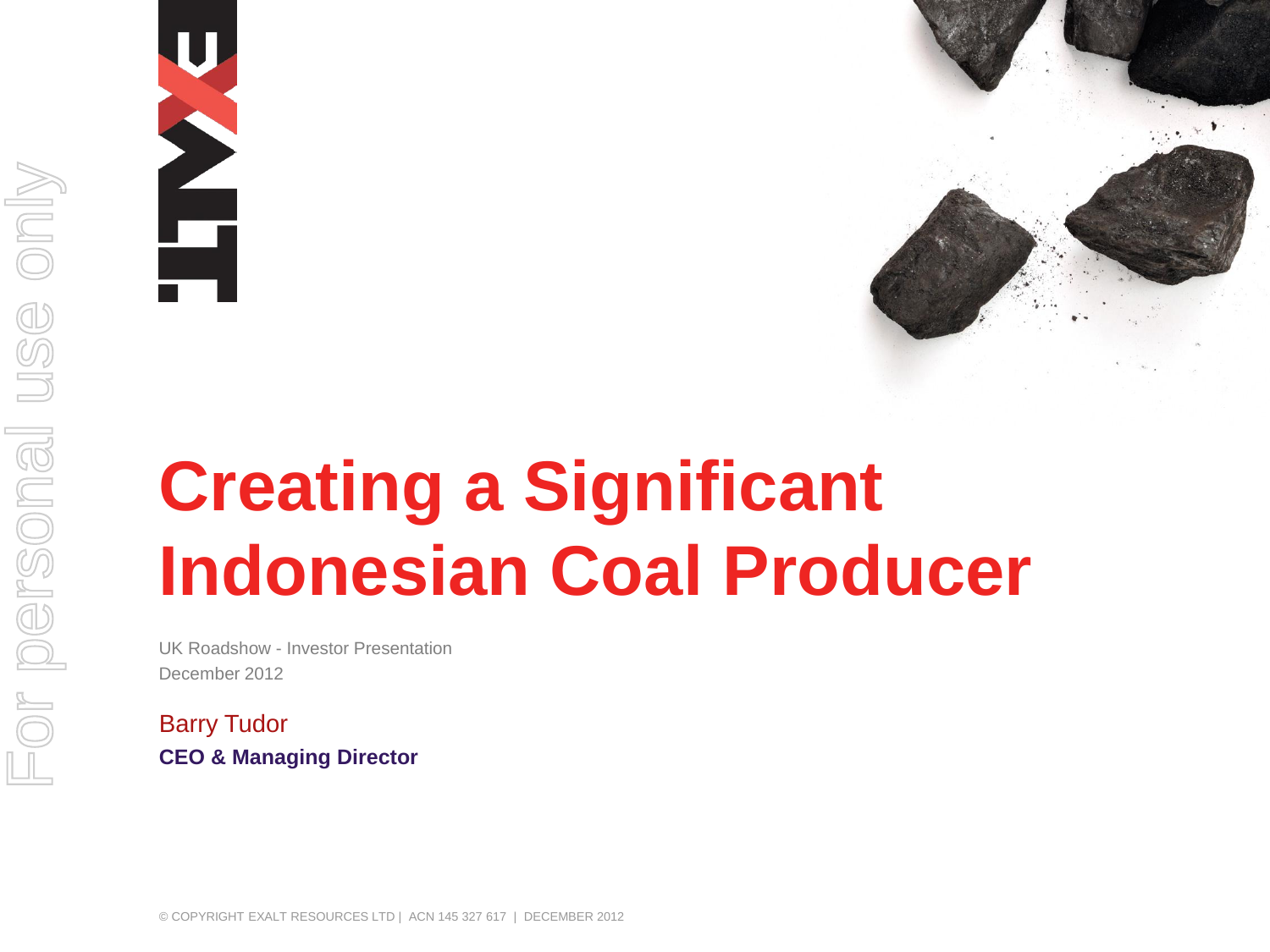## **Important Notice**

Statements contained in this material, particularly those regarding possible or assumed future performance, costs, prices, resources, reserves or potential growth of Exalt Resources Ltd ("Exalt") or, industry growth or other trend projections and any estimated company earnings are, or may be, forward looking statements. Such statements relate to future events and expectations and, as such, involve known and unknown risks and uncertainties. Actual results and developments may differ materially from those expressed or implied by these forward looking statements depending on a variety of factors and risks, many of which are outside the control of Exalt and its directors.

#### **Competent Person's Statement**:

The following statements apply in respect of the information in this announcement that relates to mineral resources, exploration results and exploration targets. The information is based on, and accurately reflects information compiled by Attila Kovago, who is a Member of the Australasian Institute of Mining and Metallurgy. Attila Kovago is employed at Exalt's Exploration Director and is a Geologist who has sufficient experience which is relevant to the style of coal mineralisation and type of deposit under discussion and to the activity which he is undertaking to qualify as a Competent Person as defined in the 2004 Edition of the "Australasian Code for Reporting of Exploration Results, Mineral Resources and Ore Reserves". Attila Kovago consents to the inclusion in the report of the material, based on his information, in the form and context in which it appears.

#### **JORC- Exploration Target**

All estimated coal quantities are based on Exploration Results and represent exploration targets. They are not classified as either Coal Resources or Coal Reserves. Potential coal quantities are conceptual in nature, there has been insufficient exploration to define a Mineral Resource and it is uncertain if further exploration will result in the determination of Mineral Resources.

The potential quantity and grade is conceptual nature, there has been insufficient work completed to define a mineral resource and it is uncertain if further exploration will result in the determination of a mineral resource.

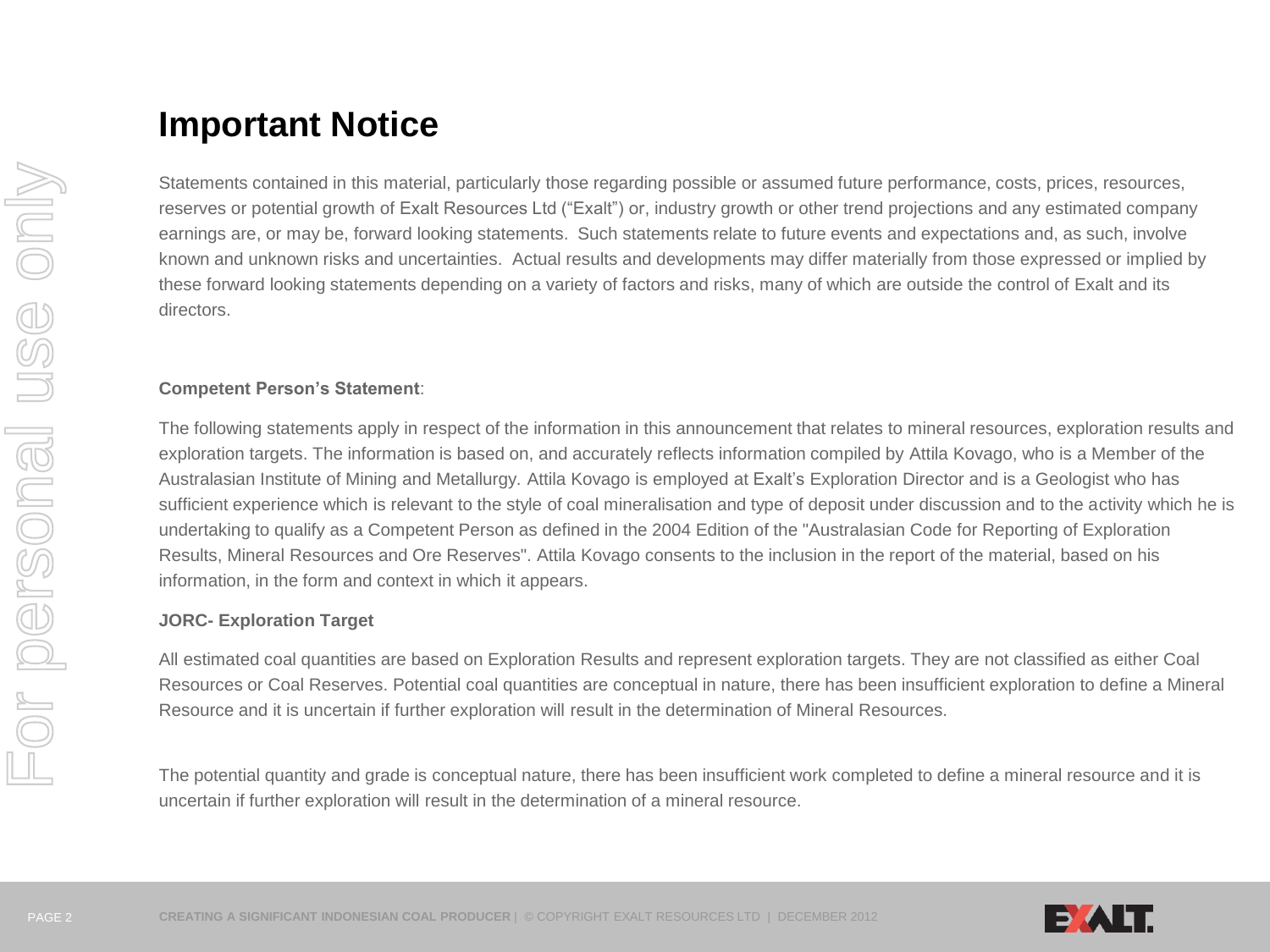#### **CONTENTS**

**Highlights Indonesian Projects Board and Management Indonesian Coal Sector Other Projects**

For personal use only For personal use only

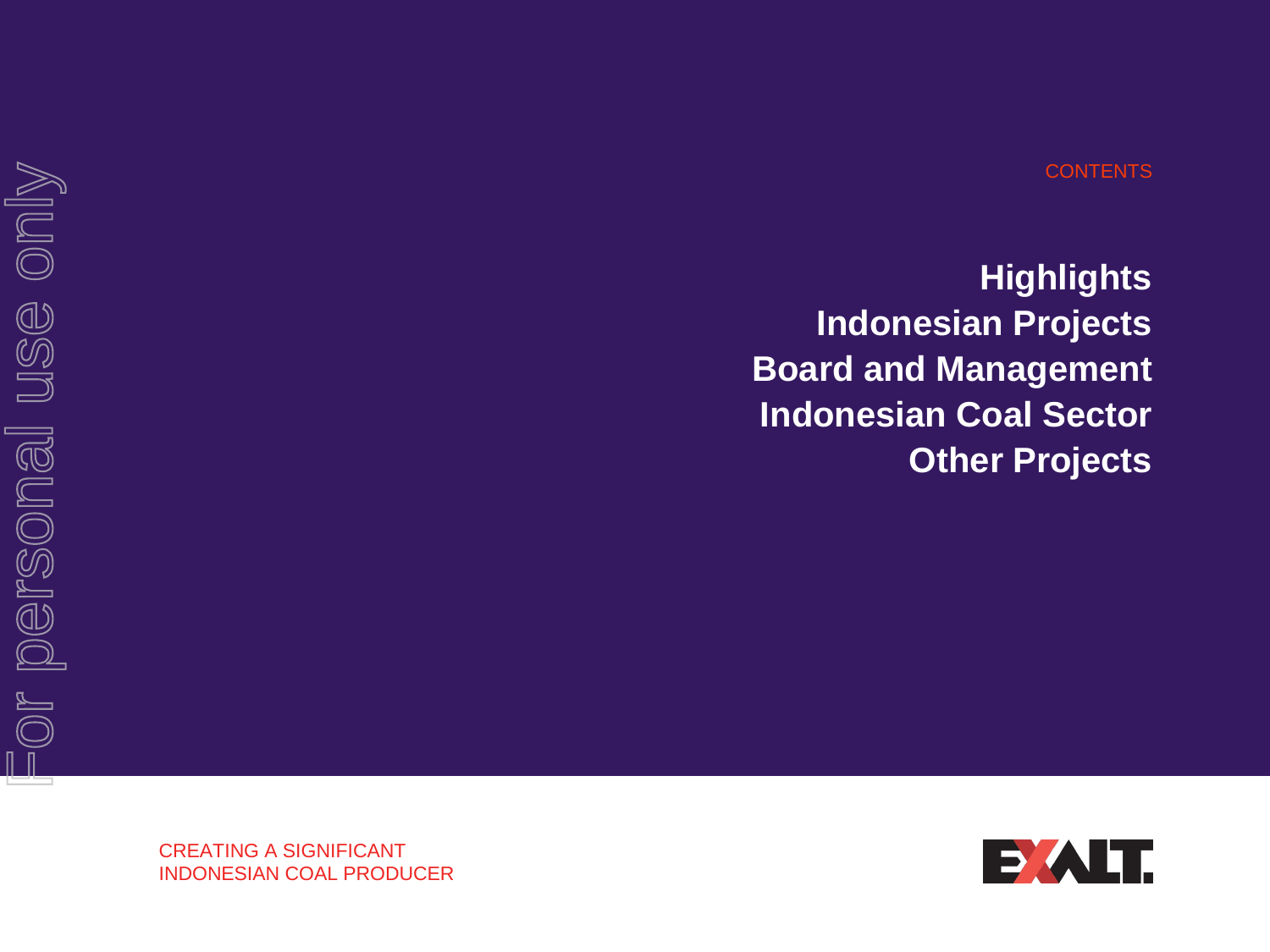CREATING A SIGNIFICANT INDONESIAN COAL PRODUCER

# **Highlights**

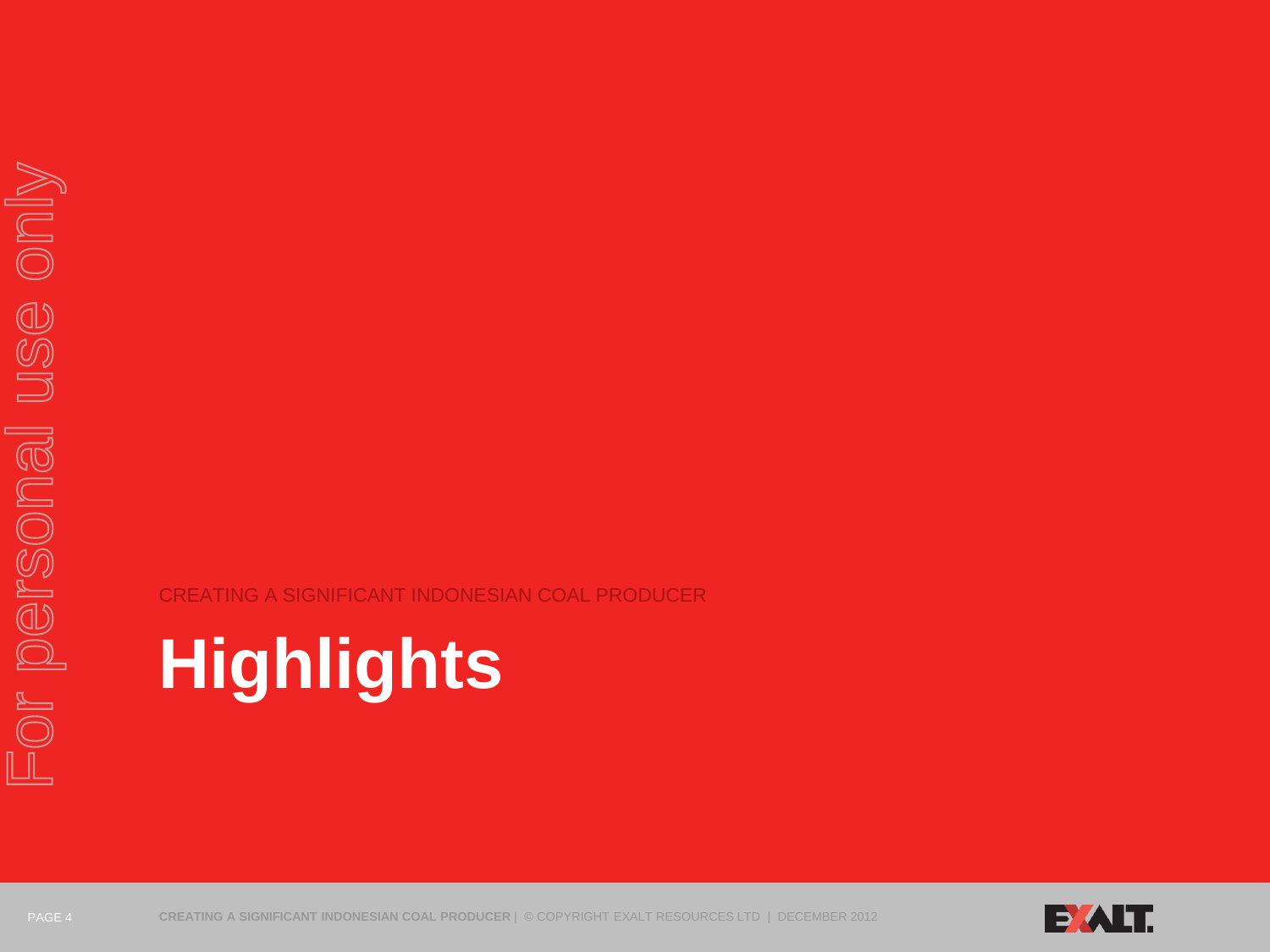## **HIGHLIGHTS Exalt Resources – Opportunity in Indonesian Coal**

|                                           | Exalt has secured access to exploration concessions on known coal<br>formations, close to existing or potential transportation routes & the world's<br>largest coal markets. |                                                                                                                                                                                                                                                                                                                                                   |  |  |  |
|-------------------------------------------|------------------------------------------------------------------------------------------------------------------------------------------------------------------------------|---------------------------------------------------------------------------------------------------------------------------------------------------------------------------------------------------------------------------------------------------------------------------------------------------------------------------------------------------|--|--|--|
| USC<br>$\overline{\overline{\mathbb{Q}}}$ | <b>What is the</b><br><b>Opportunity?</b>                                                                                                                                    | Substantial value creation through a focus on dual objectives of resource delineation on<br>current Kalimantan Projects and securing near term production from pipeline projects under<br>investigation                                                                                                                                           |  |  |  |
| $\boxed{\square}$<br>ersol                | <b>Why Indonesia?</b><br><b>Why Exalt?</b>                                                                                                                                   | The world's largest exporter of thermal coal<br>Ideal geographic position to serve the growing Asian demand for coal<br>$\bullet$<br>Indonesia offers a great value opportunity for coal sector investors<br>Board and management with proven expertise<br>Exalt is well positioned to capitalise on growth in power generation coal requirements |  |  |  |
|                                           | <b>How will Exalt</b><br>deliver it?                                                                                                                                         | Focused exploration program with objective of achieving a JORC coal resource<br>$\bullet$<br>Application of Australian development expertise<br>$\bullet$<br>Leverage of strong local partners and connections to expedite project development, with the<br>objective of generating early cash flows if the projects are prospective and economic |  |  |  |

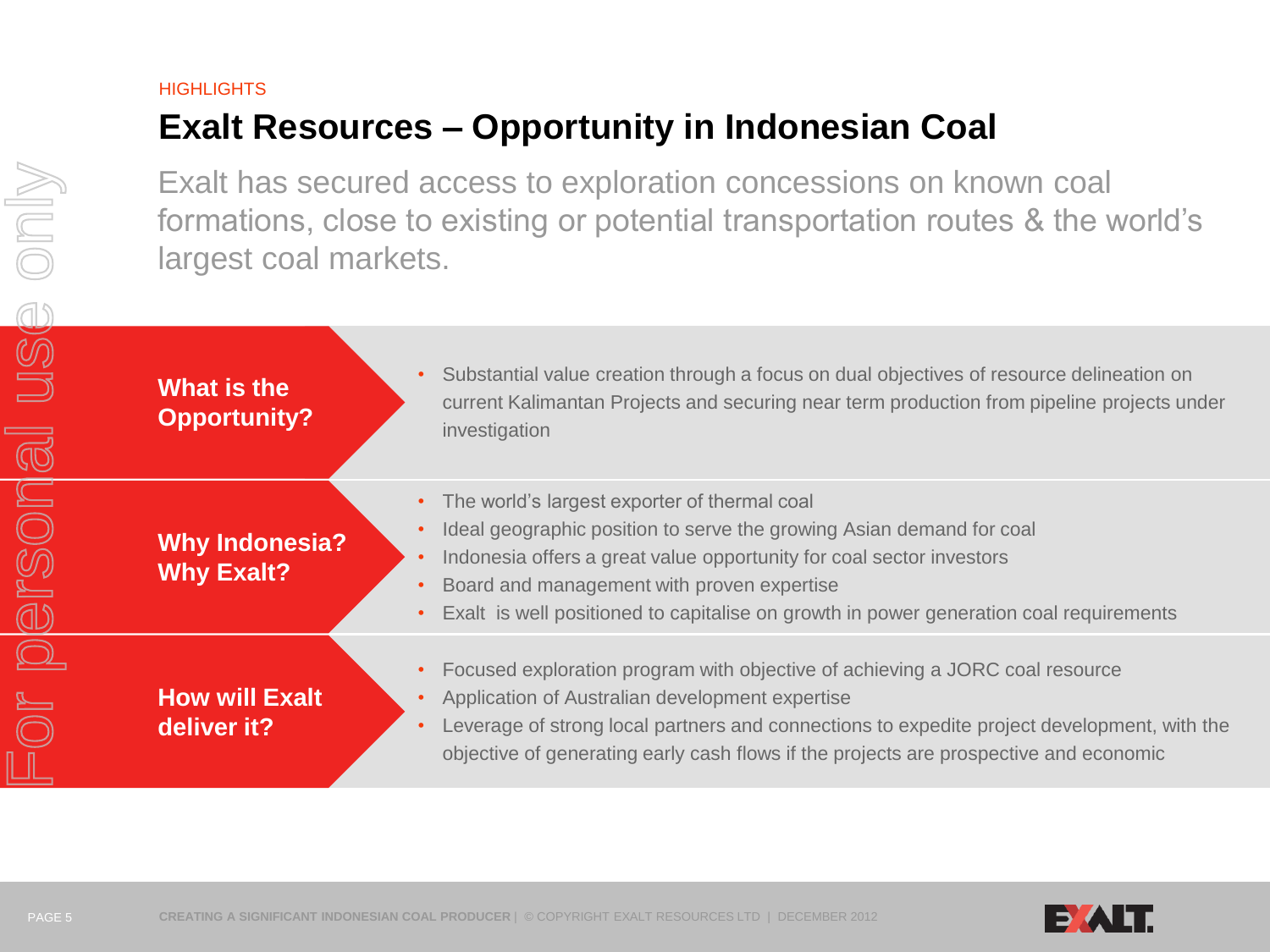## **HIGHLIGHTS Exalt Resources – Focus on Indonesia**

## Indonesia – the world's biggest exporter of thermal coal

- Indonesia's estimated coal resources exceed 104.7 billion tonnes with reserves of over 20.2 billion tonnes.
- 89% of these coal reserves are located in Sumatra, South and East Kalimantan - areas of focus for the Company.
- Indonesia is the world's fifth largest coal producer, second largest coal exporter and the world's largest thermal coal exporter.

## Indonesia Coal Domestic & Export Sales





- Increasing export volume has resulted in investment in road, barge and port infrastructure in Indonesia
- Competing export countries all facing serious challenges in growing coal exports
	- Resource & carbon tax
	- Labour laws & export quotas
	- Infrastructure bottlenecks
- Legislation is being progressively introduced to attract foreign investment

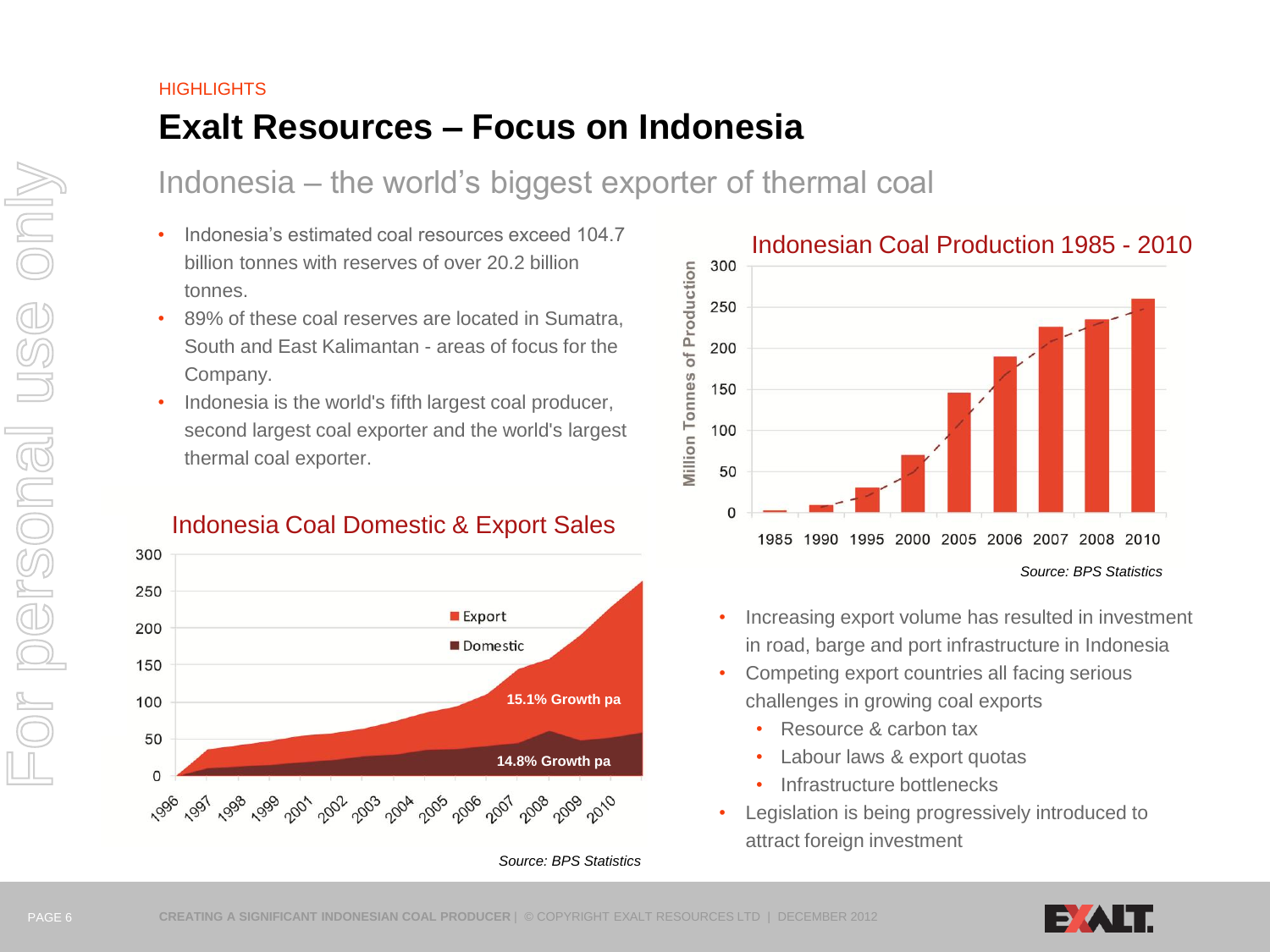# **Clear Path to Value Creation – Exploration & Production**

Exalt provides an opportunity to invest in Indonesian coal exploration and production assets with potential upside, manageable risks, a world class management team and potential to create considerable value

Joint focus on exploration (greenfield concessions) and production assets (existing or near term)

| <b>Exploration &amp;</b><br><b>Development</b> | Explore existing concessions to unlock value<br>$\bullet$<br>Delineate JORC Resource/Reserve to trigger stock re-rate<br>$\bullet$<br>Use Australian experience and expertise together with strong local<br>$\bullet$<br>partners to progress projects through development phase                                                                                    |
|------------------------------------------------|---------------------------------------------------------------------------------------------------------------------------------------------------------------------------------------------------------------------------------------------------------------------------------------------------------------------------------------------------------------------|
| Near term<br><b>Production</b>                 | Objective is to generate near term cash flow<br>$\bullet$<br>Progress a pipeline of good quality assets capable of staged expansion<br>Near term production capability (e.g. mining IUP)<br>$\bullet$<br>Minimal infrastructure and logistical hurdles<br>$\bullet$<br>High quality coal<br>$\bullet$<br>Local partners<br>Take advantage of growth in Asian demand |

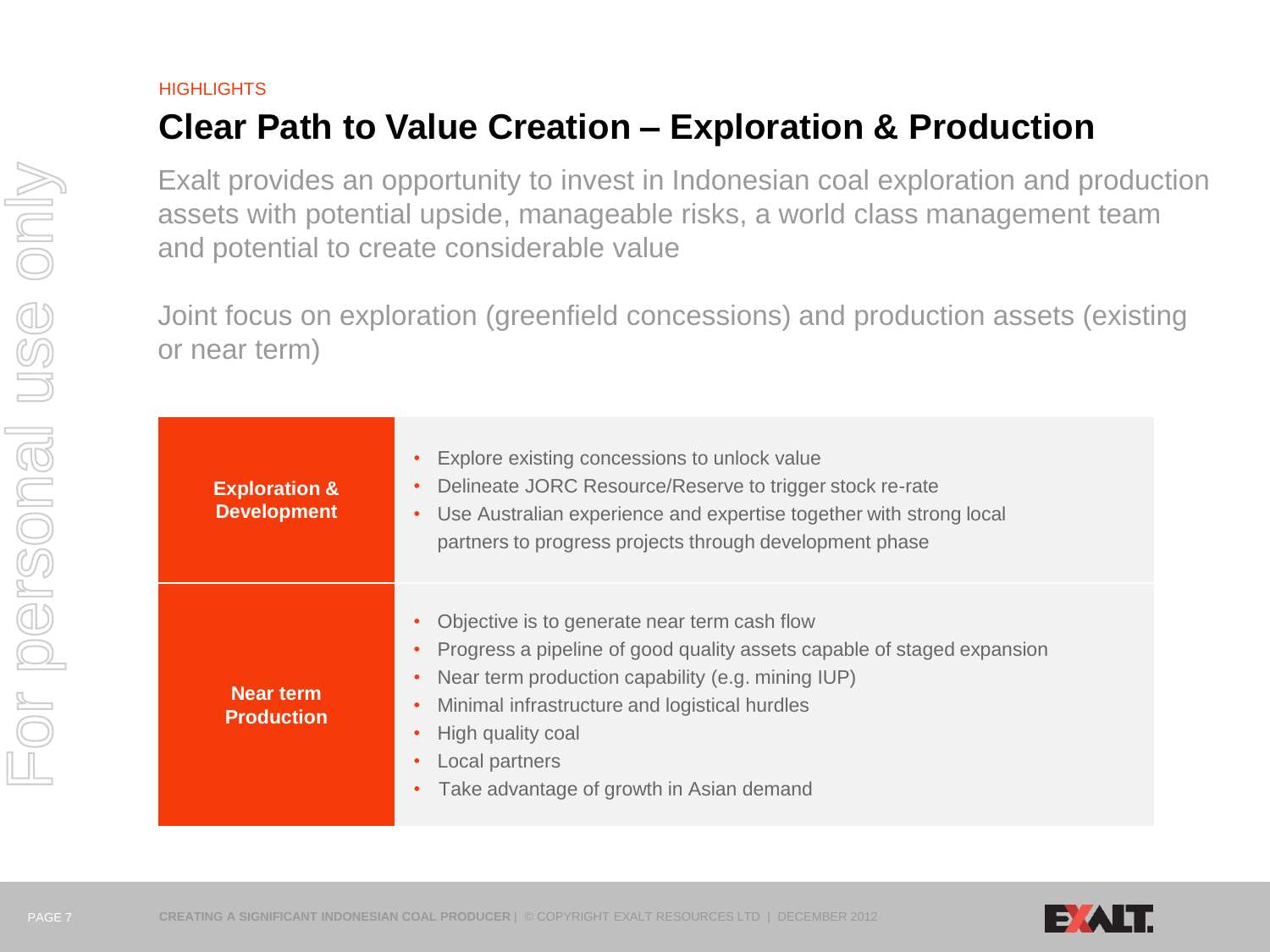### STRATEGY – FOCUS ON REAL, NEAR TERM OPERATING ASSETS

# **Real – not theoretical, near term results**

- Indonesia is one of the few locations where real, cash generating and solid margin production can be achieved in the short term from greenfield assets.
- This is largely the result of:
	- Uncomplicated, basic mining techniques (truck and shovel)
	- Simple, but effective transportation solutions (river barging /floating cranes)
- In comparison to Australia, production from Indonesian greenfield assets can be secured:
	- At significantly reduced time-frames (< 2 years from initial exploration to production compared with 5+ yrs Australia)
	- At less than half the production cost
	- A fraction of the capital cost
	- With, in practical terms, no increase in sovereign risk.

To successfully unlock the near term potential Exalt has selected assets with the following attributes:

- Close to existing transportation infrastructure
- Good coal quality
- Mining complexity acceptable
- CNC (Clean and Clear IUP by the Indonesian Government)
- No obstacles to exploration and production permits
- Strong local partner

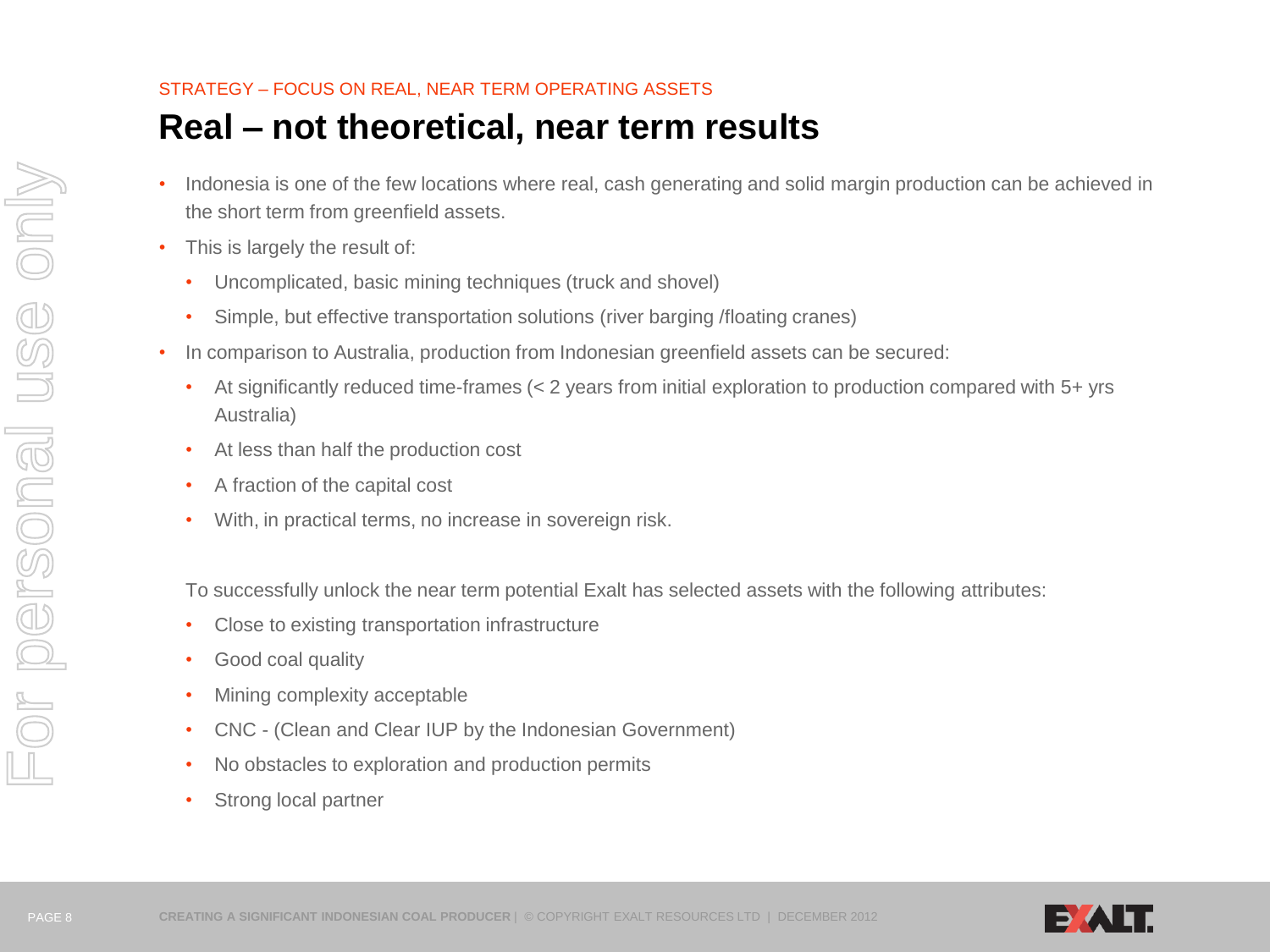# **Exalt Exploration Opportunities at a Glance**



### **KARIN**

- Concession covering ~ 2,586ha
- Prime location short hauling distance from the Barito River, easy access for 8,000t barges and surrounded by numerous coal concessions covered by the Warukin Formation.
- 50% of area over Warukin Formation known for thick sub-bituminous coal seams
- Near transportation routes
- 100% ownership\*

#### **BIG**

- 5,000ha East Kalimantan
- 40km from jetty
- 100% of concession overlies Sembakung formation
- Initial geological investigation has identified 10 coal horizons
- Exploration target 20Mt-30Mt
- 100% ownership\*

### **MMBP**

- 5,312 ha East Kalimantan
- Sembakung formation
- Near potential transportation routes
- 100% ownership\*

#### *\* Rights to acquire ownership under SPAs*

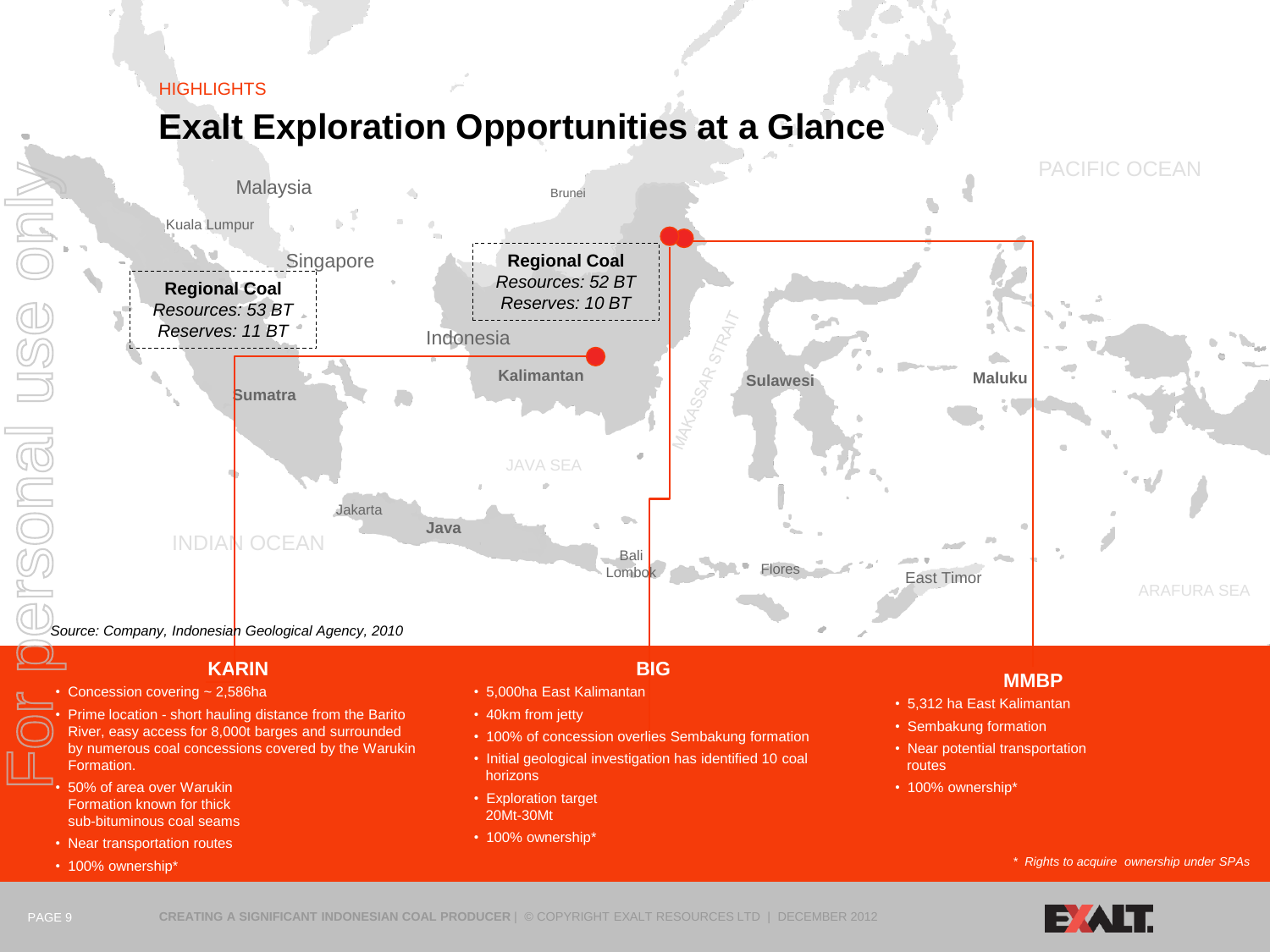# **Successful Capital Raising Provides Solid Financial Base**

- Exalt is completely debt-free and has over \$5 million funding available to execute its exploration strategy on the Kalimantan based Projects and investigation of other near term production opportunities.
- New shareholders comprise a mix of Australian and international investors who understand that that Indonesia represents a strong value and growth opportunity for new investment in expanding coal sector

| <b>EXALT RESOURCES CAPITAL STRUCTURE</b>                                             | <b>SHARES</b> | $\frac{9}{6}$ | <b>OPTIONS</b> | <b>PERFORMANCE</b><br><b>SHARES(4)</b> |
|--------------------------------------------------------------------------------------|---------------|---------------|----------------|----------------------------------------|
| Existing prior to Capital Raising <sup>(1)</sup>                                     | 28,875,003    | 41            | 16,008,568     | Nil                                    |
| Issued to Odni Vendors <sup>(2)</sup>                                                | 16,666,667    | 24            | 30,000,000     | 66,000,000                             |
| Issued to MD (options) and new investors (shares)<br>under the Capital Raising $(3)$ | 25,000,000    | 35            | 3,000,000      | 18,000,000                             |
| Total following completion of the Odni Transaction<br>and Capital Raising            | 70,541,670    | 100%          | 49,008,568     | 84,000,000                             |

1. 5,998,339 shares escrowed until 26/5/13. Option exercise price \$0.20, expiry 31/12/15; 8,032,781 escrowed until 26th May 2013.

- 2. Escrowed until 24/11/13. Will be increased to 25 million shares to Odni Vendors on BIG inclusion on CNC list. Options:10 million exercise price \$0.20, expiry 21/11/14 & 20 million exercise price \$0.50 expiry 21/11/15.
- 3. MD & CEO, issued 600,000 exercise price \$0.20 expiry 21/11/16 and 2.4 million exercise price \$0.50 expiry 21/11/16.
- 4. Performance Shares: One third upon 500KT coal production (within 2yrs) ; one third upon JORC reserve of 50MT (within 3 years) ; one third upon JORC Resource of 400MT (within 3 yrs)

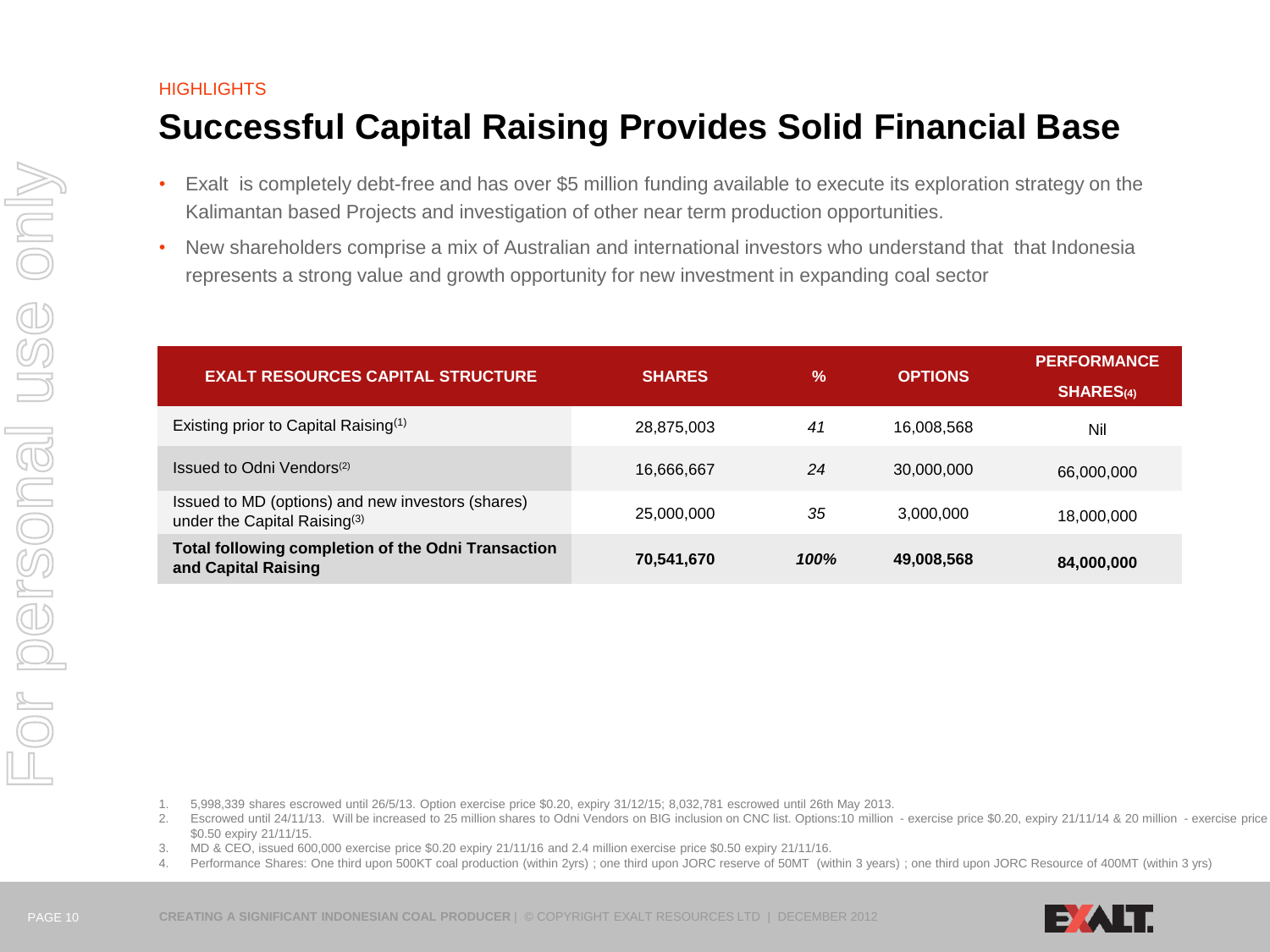# **Company Strategy**

## Vision

To become a significant Indonesian coal developer with a pipeline of compelling exploration, development and producing projects in existing and emerging strategic locations throughout Indonesia.

### Mission

Exploration will focus on the development of JORC reserves and resources and development of projects and infrastructure to enable a quick ramp-up to production

## **Strategy**

Focus on assets which have good coal quality/scale, close to existing or potential transport routes, and with the prospects for a large economic resource.

Become a significant Indonesian coal producer

Grow shareholder value through:

- Expedited exploration
- Delineation of JORC Resources & Reserves
	- Development of projects to production
- Acquisition of near term production assets

Secure interests in a mix of quality assets that are:

- Situated in known coal deposit areas
- Located close to existing or planned infrastructure
- Large concession areas to maximise potential for coal discovery

For personal use only

or personal

use only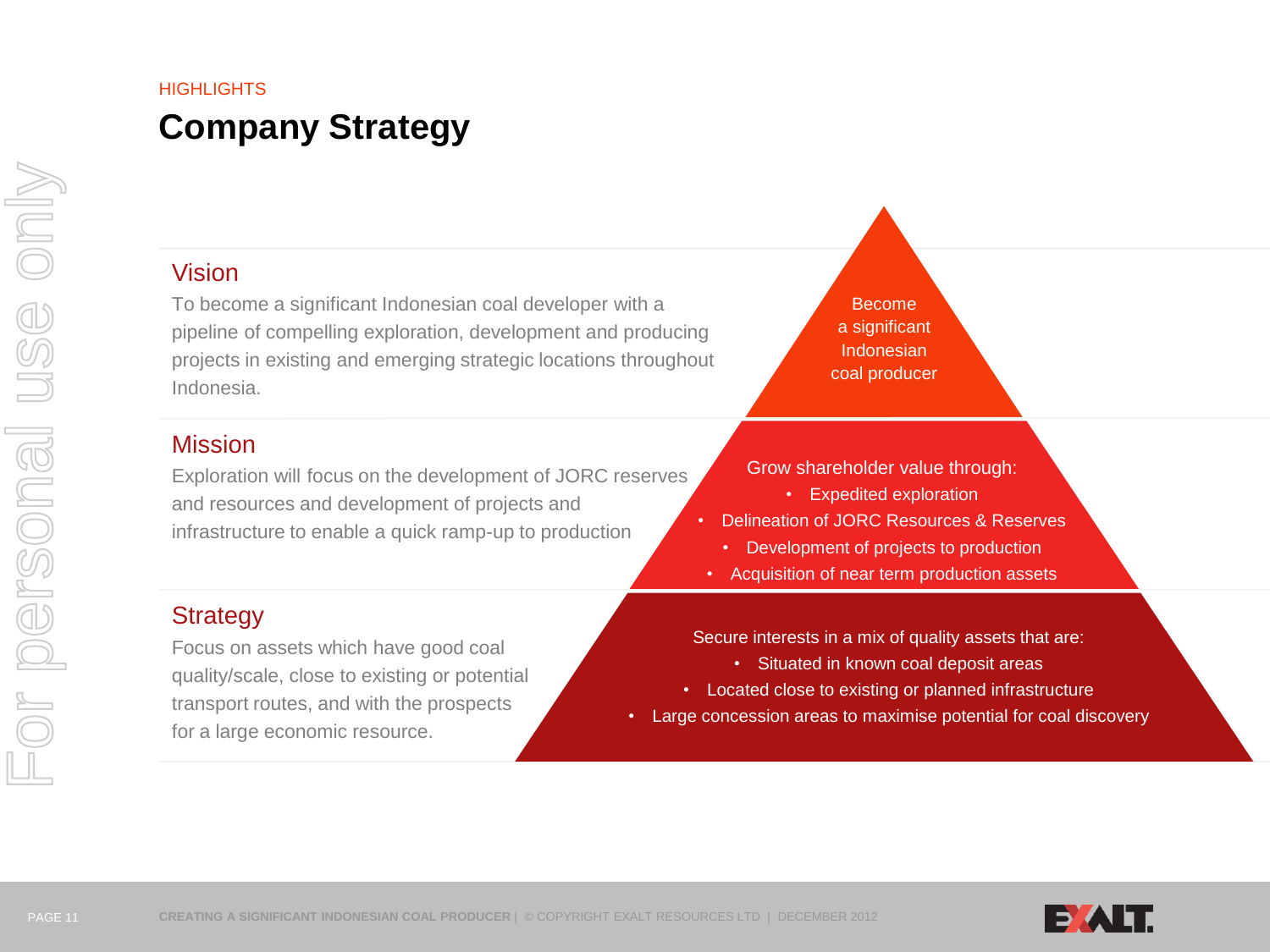## **HIGHLIGHTS Exalt's Key Components for Success**

| <b>Quality Assets</b>     | Good coal potential, close to existing or potential<br>transport routes, good exploration potential                                                      |  |  |
|---------------------------|----------------------------------------------------------------------------------------------------------------------------------------------------------|--|--|
| <b>Low Cost</b>           | Indonesian exploration and production costs provide competitive advantage<br>for Exalt in comparison to Australian companies of similar scale.           |  |  |
| <b>Diversification</b>    | Geographic diversification within Indonesia<br>Diversity of coal types – potential to supply both<br>domestic & export markets                           |  |  |
| <b>Path To Production</b> | Targeting quick production ramp-up after delineation<br>of an economic JORC Reserve (exploration assets) or acquisition of<br>existing production assets |  |  |
| <b>Strong Partners</b>    | Strong, experienced local partners                                                                                                                       |  |  |

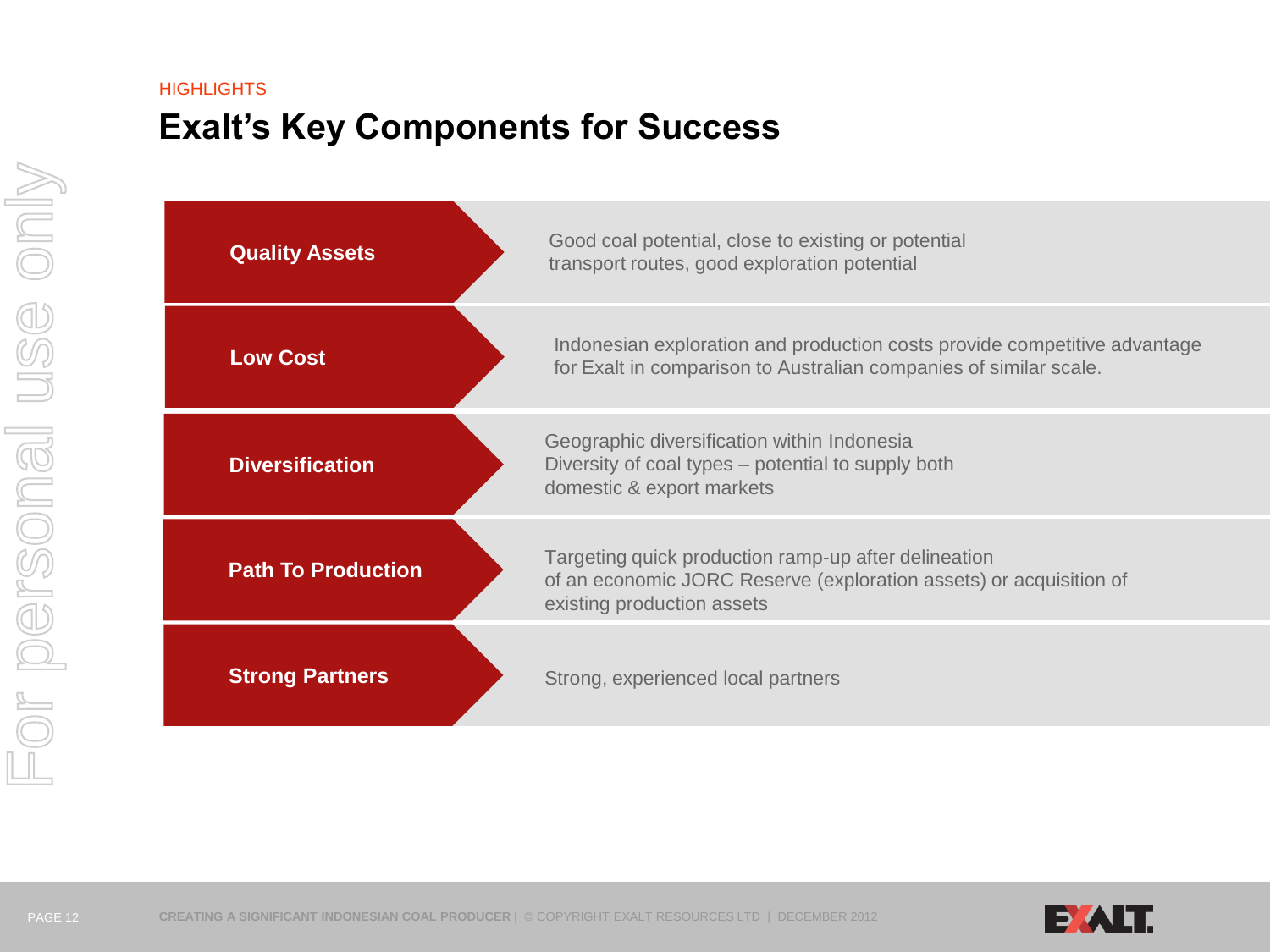CREATING A SIGNIFICANT INDONESIAN COAL PRODUCER

# **Indonesian Projects**



PAGE 13 **CREATING A SIGNIFICANT INDONESIAN COAL PRODUCER** | © COPYRIGHT EXALT RESOURCES LTD | DECEMBER 2012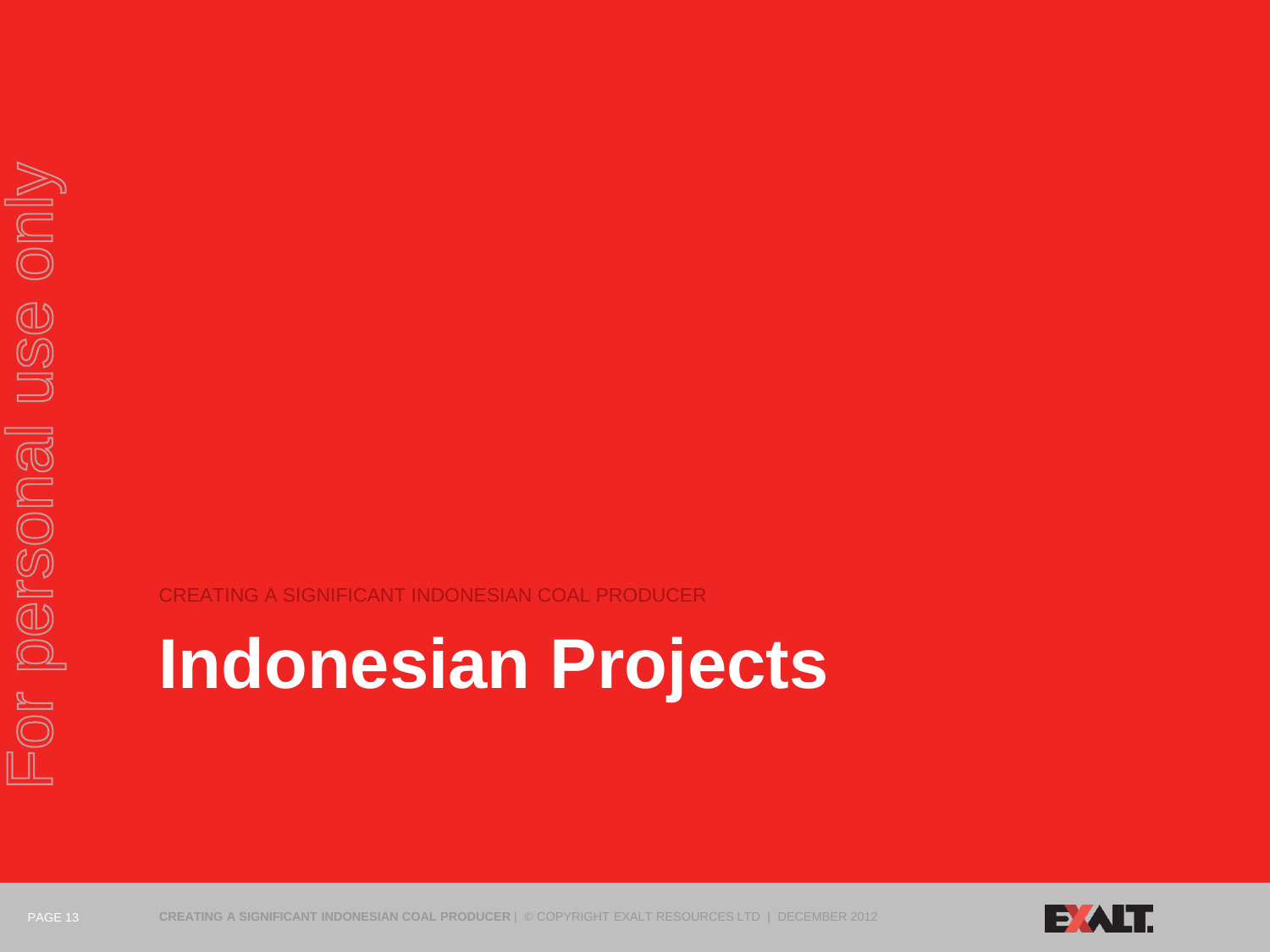# **Karin: Prime location with export quality coal**

- PT Karindangan a concession of 2,586 ha located in the Barito Utara Regency, approximately 150 kilometres NE of Palangkaraya.
- Karin is in a prime location short hauling distance from the Barito River, easy access for 8,000t barges and surrounded by numerous coal concessions covered by the Warukin Formation.
- The Barito Utara Regency Region is producing approximately 30 Mtpa coal - Karindangan is part of this coal-belt and has a great potential of developing into a significant operation.
- 50% of the concession overlies the coal bearing Warukin Formation, a very prominent coal bearing formation known to contain thick, sub-bituminous coal seams.
- The furthest point of the lease is approximately 10 km from the Barito River, currently used as a coal transportation route.
- The Warukin Formation is home of many neighbouring coal concessions, coal mines and developing coal mines. The nearest coal development is in the feasibility stage (PT Suprabari Mapanindo Mineral - 24,000 ha) is approximately 20 km NW from the Karin.
- The nearest operating coal mine is PT Telen Orbit Prima (PT TOP - 4,900 ha) is approximately 45 km NW from Karin, also mining Warukin Formation coal.





*Karin Concession*

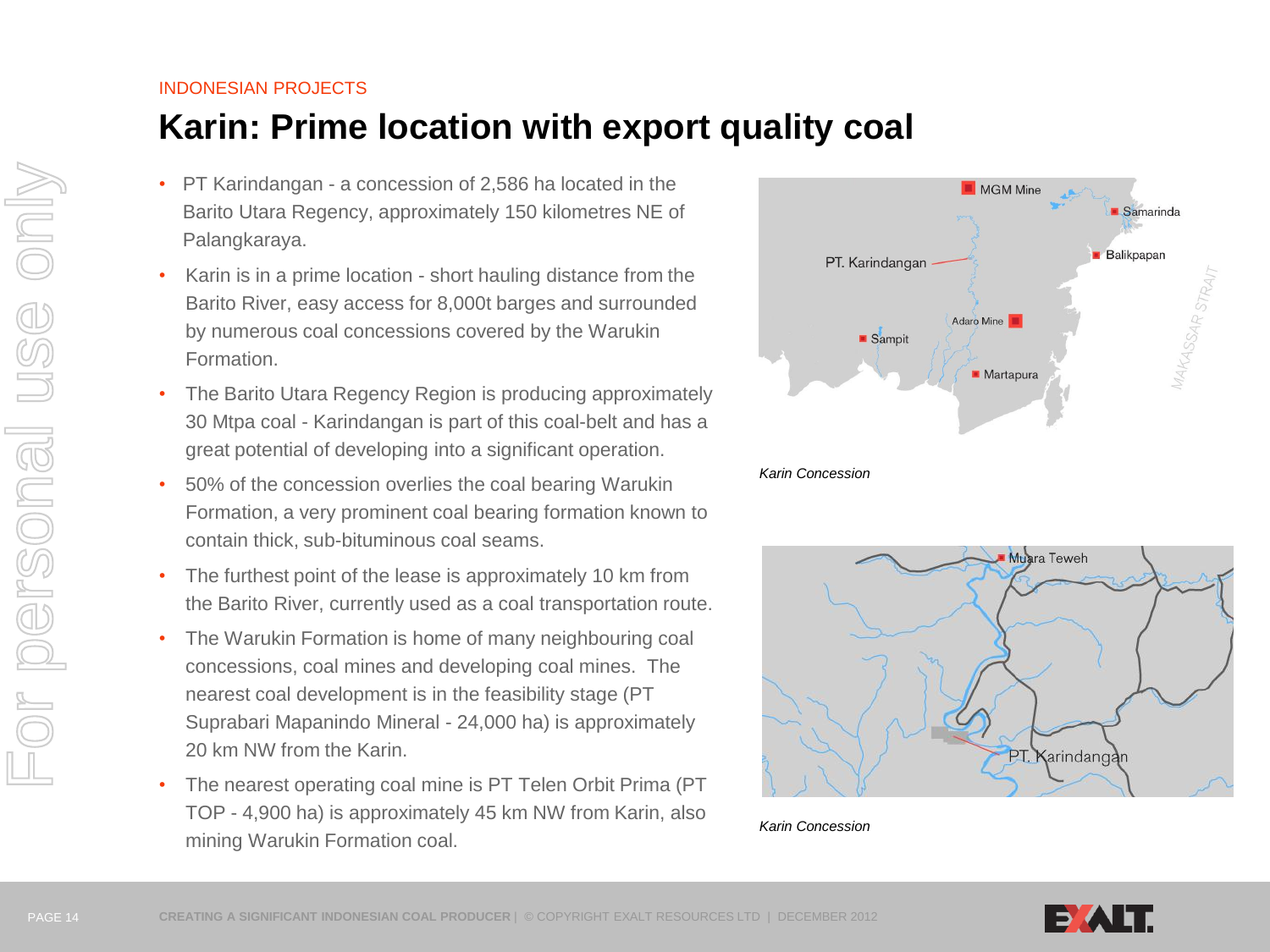# **BIG: high grade coal close to established infrastructure**

- Single concession of 4,969 hectares in the Antutan region of the Bulungan Regency in East Kalimantan
- Approximately 40 kilometres from the nearest river jetty point.
- Good coal prospectivity
- 100% of the concession area overlies the Sembakung Formation
- Initial geological investigation has identified 10 coal horizons within the Sembakung Formation (multiple, thin seams with moderate to steep dips)
- JORC Exploration Target 20 to 30 million tonnes\*
- Two phase preliminary mapping exercise over the northern and eastern parts complete
- Further mapping activity is planned over the western and southern parts of the concession area
- Exploration drilling to commence post capital raising







*BIG Concessions*

only

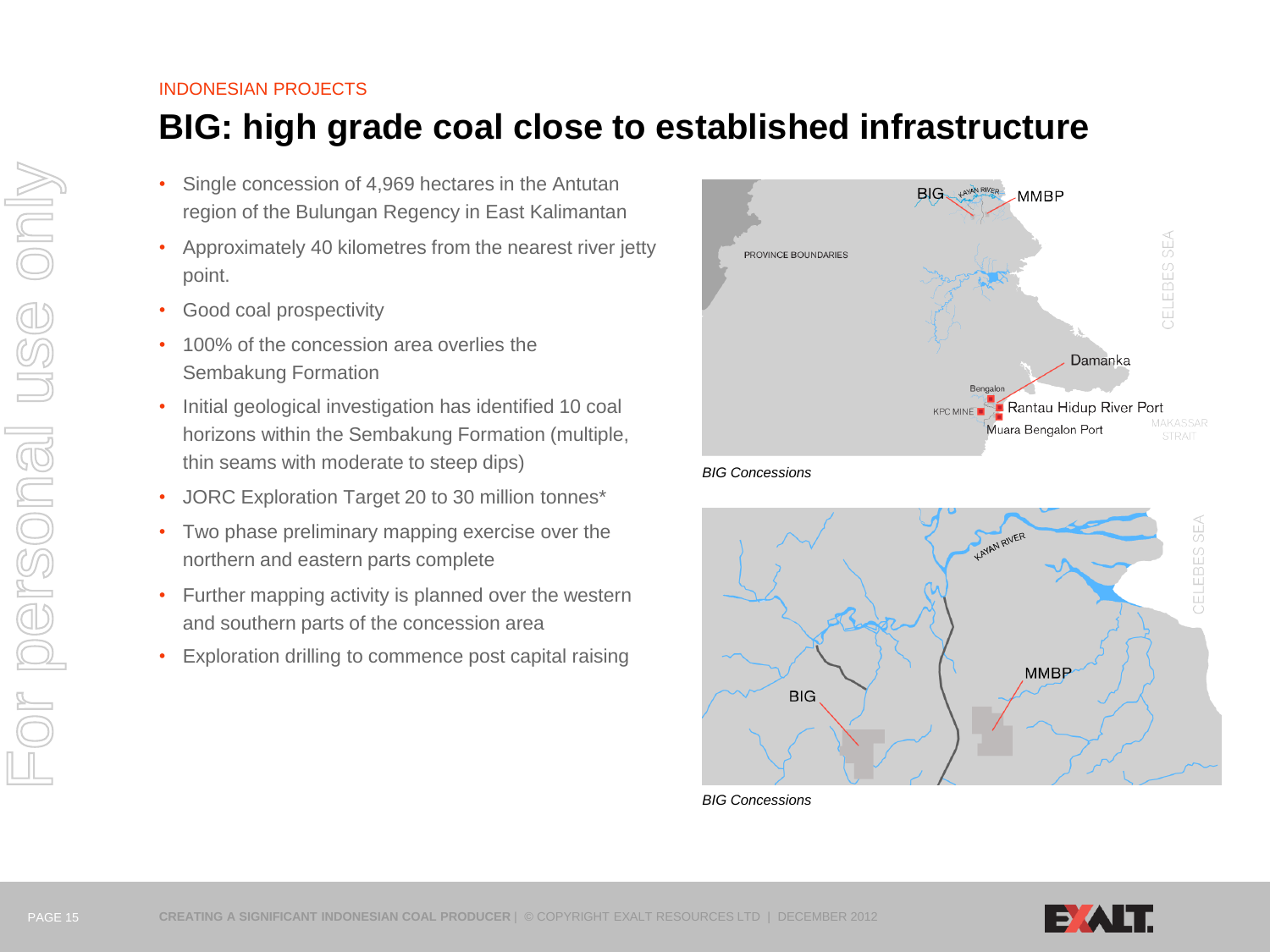# **MMBP: high grade coal potential and synergies with BIG**

- Single concession of 5,312 hectares in the Antutan, Central Tanjung Palas sub districts, Bulungan Regency, approximately 350 kilometres north of Samarinda
- Approximately 25 kilometres from BIG, paving the way for synergies
- Same coal seam as BIG, with approximately 27% of the total concession area overlying the Sembakung Formation
- Reasonable coal prospectively
- A preliminary mapping exercise has commenced including topographical mapping and coal outcrop mapping, sampling and analysis







*MMBP Concessions*

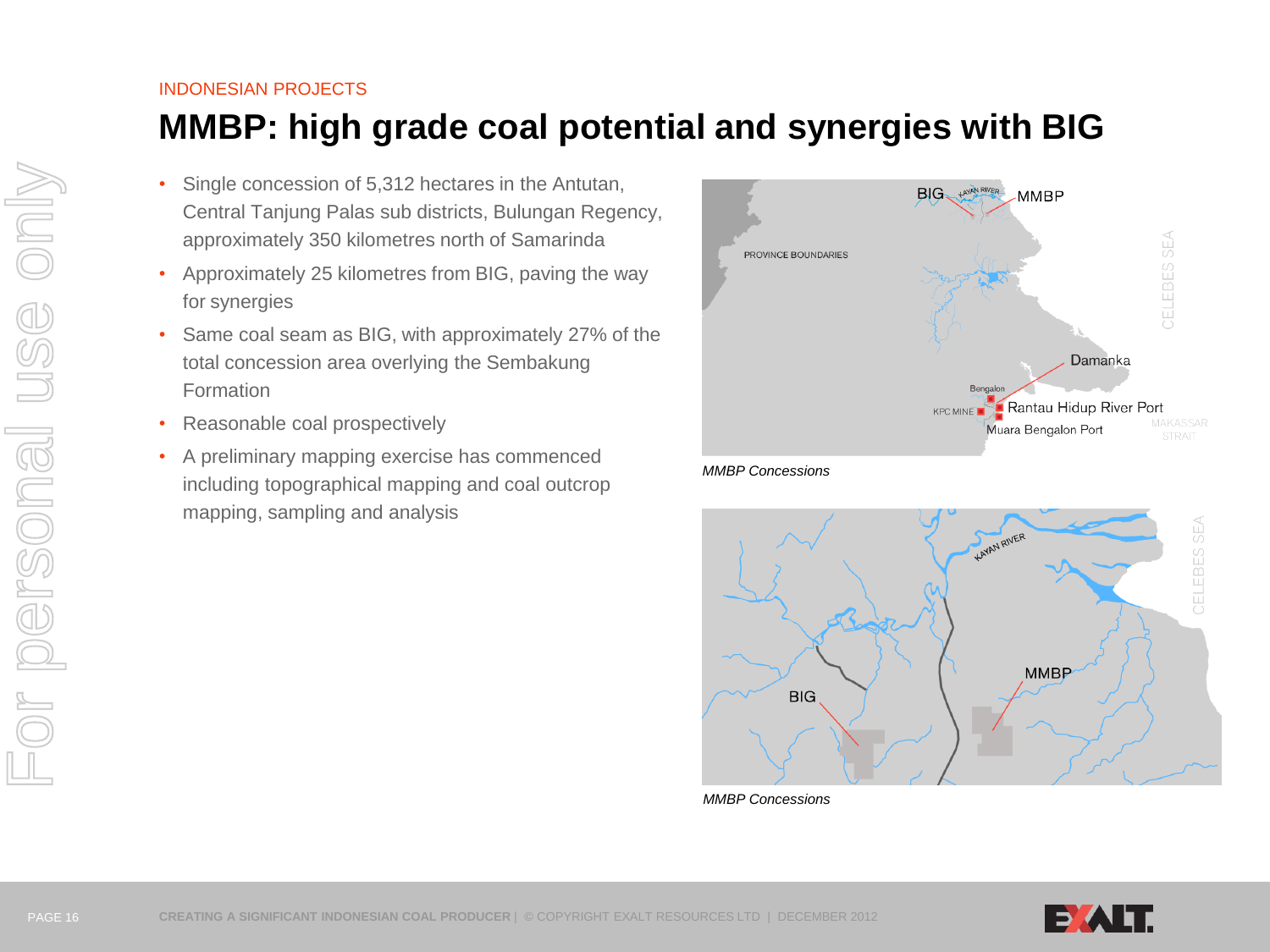# **Initial Exploration Projects**

| <b>Project</b> | <b>Agreement</b> | <b>Proposed</b><br>Ownership* | <b>Total</b><br><b>Concession</b><br>Area (ha) | <b>Additional Consideration</b><br><b>Post Exploration</b>                              |
|----------------|------------------|-------------------------------|------------------------------------------------|-----------------------------------------------------------------------------------------|
| <b>BIG</b>     | <b>SPA</b>       | 100%                          | 4,969 ha<br>exploration IUP                    | JORC Reserve $> 8MT = US$1$ per tonne<br>Coal Quality: > 5,500 Kcal<br>$<$ 1.3% sulphur |
| <b>MMBP</b>    | <b>SPA</b>       | 100%                          | 5,312 ha<br>exploration IUP                    | JORC Reserve $> 8MT = US$1 per tonne$<br>Coal Quality: > 5,500 Kcal<br>$<$ 1.3% sulphur |
| <b>Karin</b>   | <b>SPA</b>       | 100%                          | 2,586 ha<br>exploration IUP                    | JORC Reserve $> 8MT = US$1 per tonne$<br>Coal Quality acceptable to major markets       |

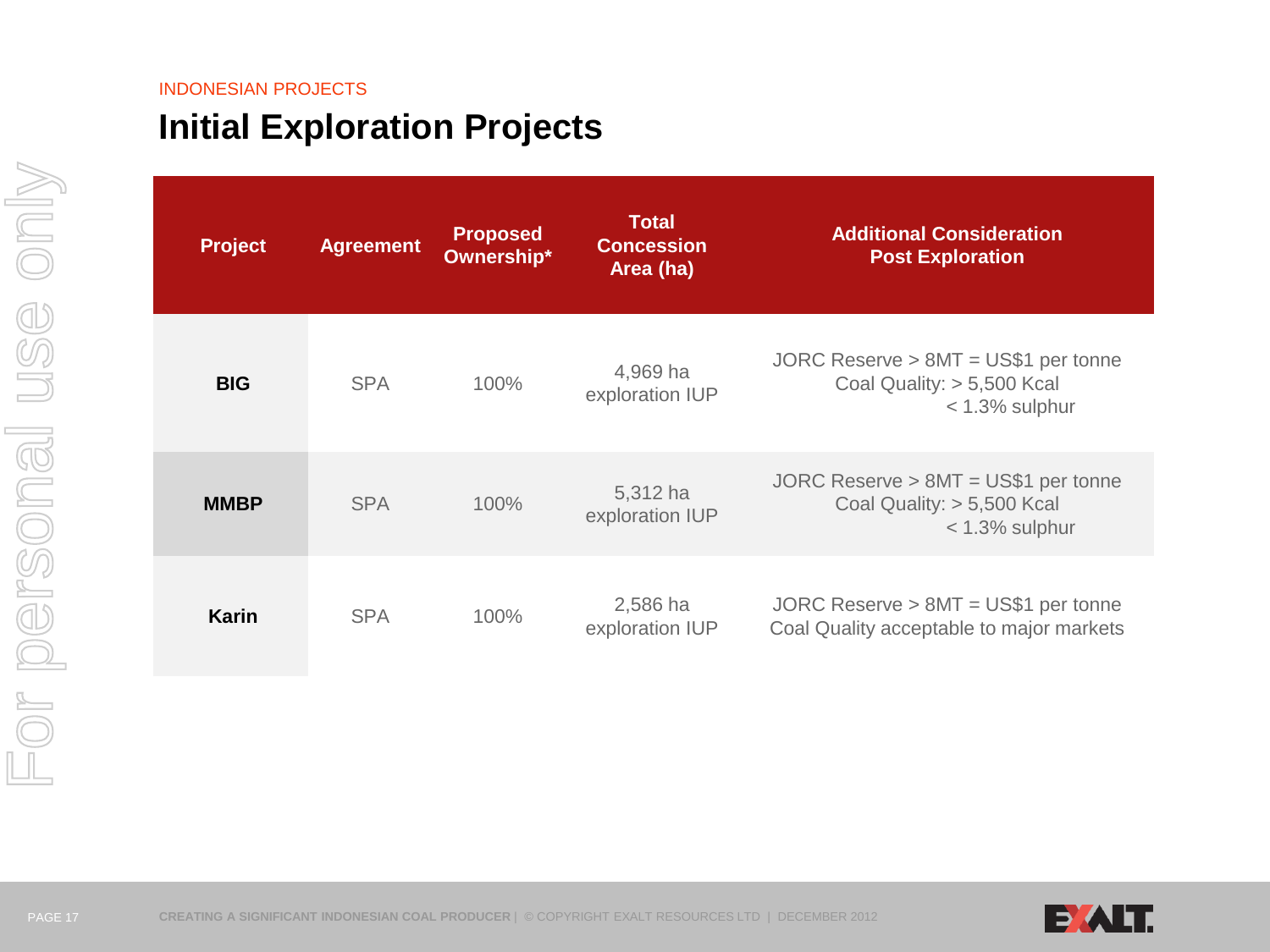## **Exploration & Development**

- Exalt intends to advance the projects through exploration (mapping and drilling) with the aim of delineating a JORC compliant Resource and Reserve.
- Exploration stages for most projects are as follows:
	- Review of existing geological/technical reports
	- Initial site visit to identify evidence of outcrops enabling a drilling plan to be developed
	- Mapping, survey etc. of outcrops
	- Sampling and analysis
	- Geological structures identified and interpreted
	- Initial drilling combination of shallow holes (100m) and stratigraphic holes
	- Detailed HQ drilling following initial drilling program, deeper holes, geophysical logging and core sampling
	- Data validation and evaluation and development of a geological model
	- JORC reporting
	- Current expenditure commitments for the three Kalimantan Projects are;

| <b>Project</b>                          | A\$000 |
|-----------------------------------------|--------|
| Exploration Expenditure - Project MMBP  | 995    |
| Exploration Expenditure - Project BIG   | 982    |
| Exploration Expenditure - Project Karin | 766    |
| <b>Total Kalimantan Projects</b>        | 2,743  |



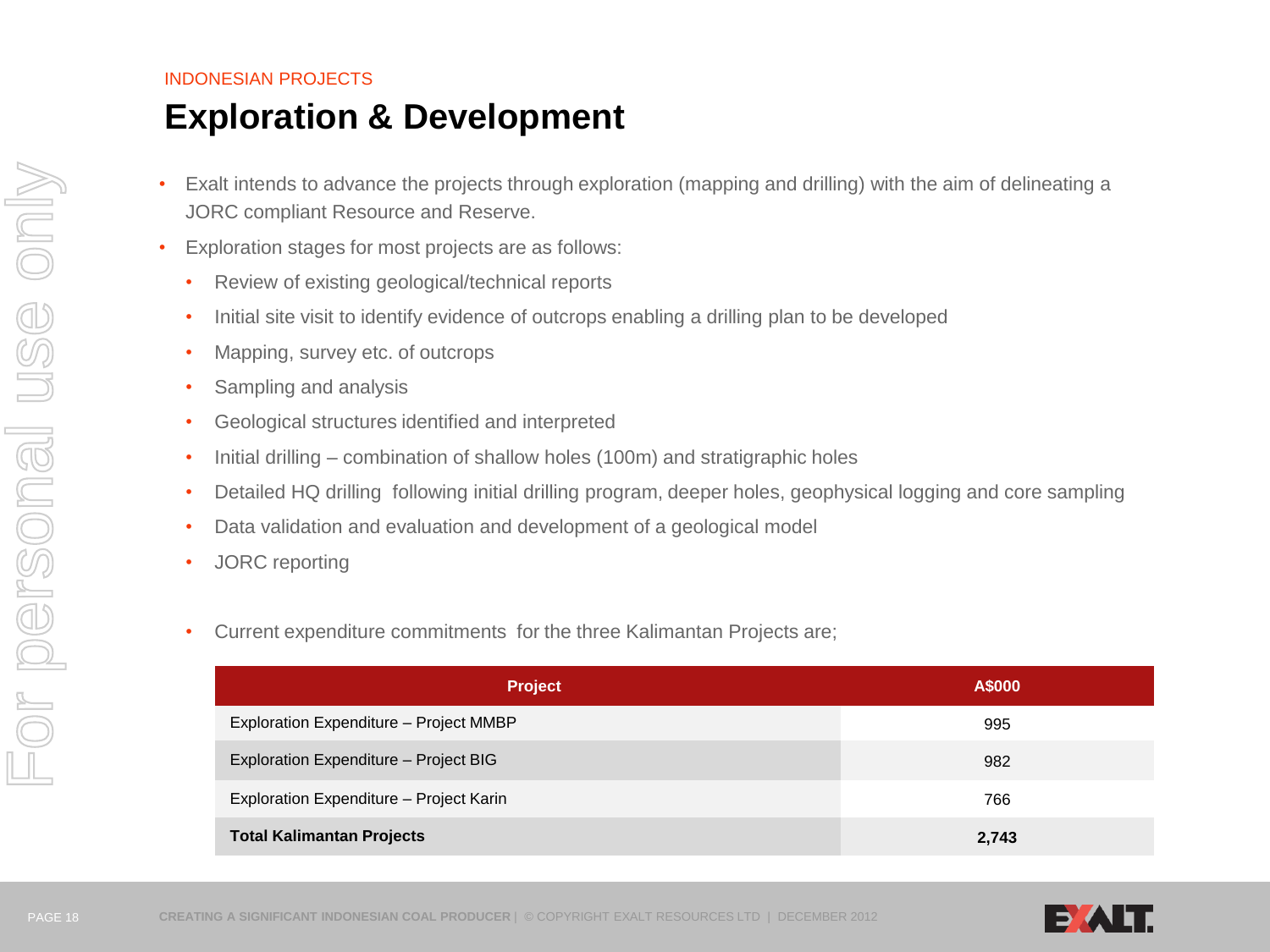### STRATEGY – FOCUS ON REAL, NEAR TERM OPERATING ASSETS

# **Future Opportunities – Gateway to Production**

- Strong pipeline of additional opportunities with identification of several prospective acquisition opportunities
- Established relationships in place with recognised industry leaders ensuring a solid pipeline of projects
- Actively seeking, near term production, value increasing and synergistic acquisitions.
- Professional approach to project evaluation utilising an experienced management team as well as the services of leading industry advisors
- Focusing where Exalt can add value through its development expertise
- Recent coal price corrections have resulted in less competition for quality assets. Exalt is in a strong position to capitalise on these opportunities
- Solid focus on real, value increasing assets (ie real near term production capability and margin)
- Focus on margin not volume. Smaller, niche mines can still create enormous value with solid margins
- Adoption of mining techniques that are applicable to the mining concession.
- Start at a realistic production level prove ability and ramp up.
- Simplify the business particularly at the early stage by focusing on margin and locking in costs and revenue

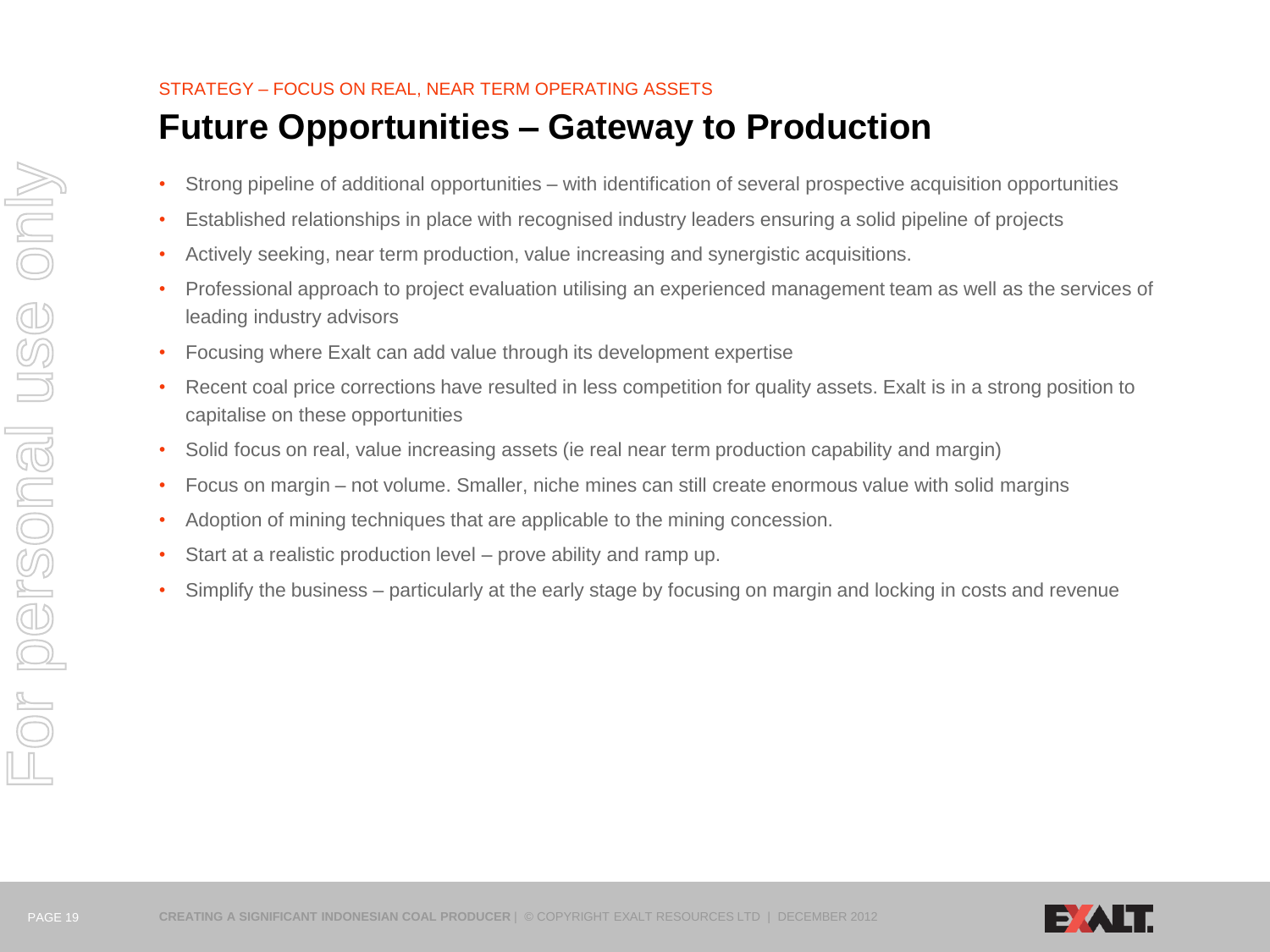## PROJECT EXPLORATION AND DEVELOPMENT **Progress to date**

## Exploration Projects



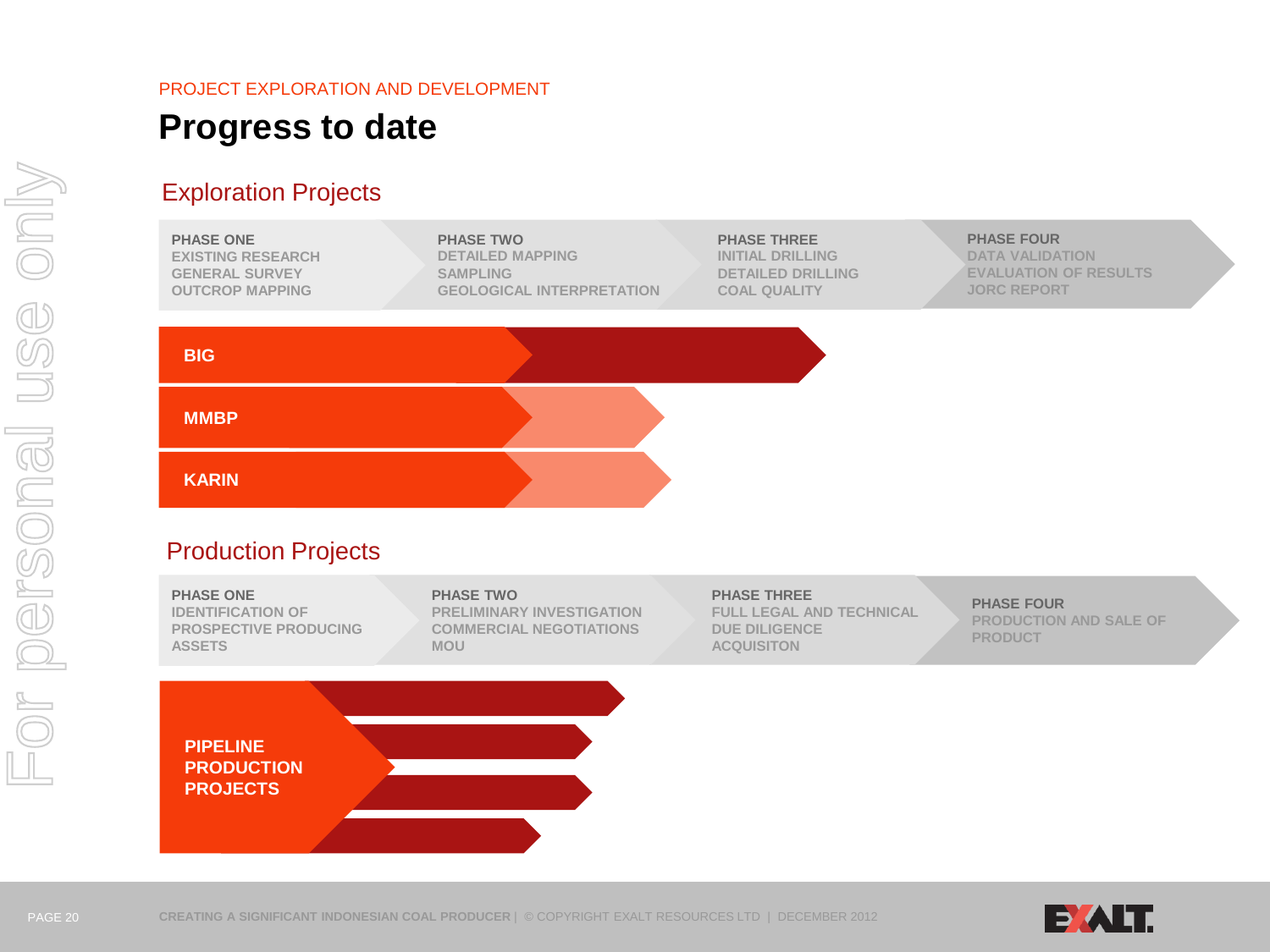CREATING A SIGNIFICANT INDONESIAN COAL DEVELOPER

# **Board & Management**



PAGE 21 **CREATING A SIGNIFICANT INDONESIAN COAL PRODUCER** | © COPYRIGHT EXALT RESOURCES LTD | DECEMBER 2012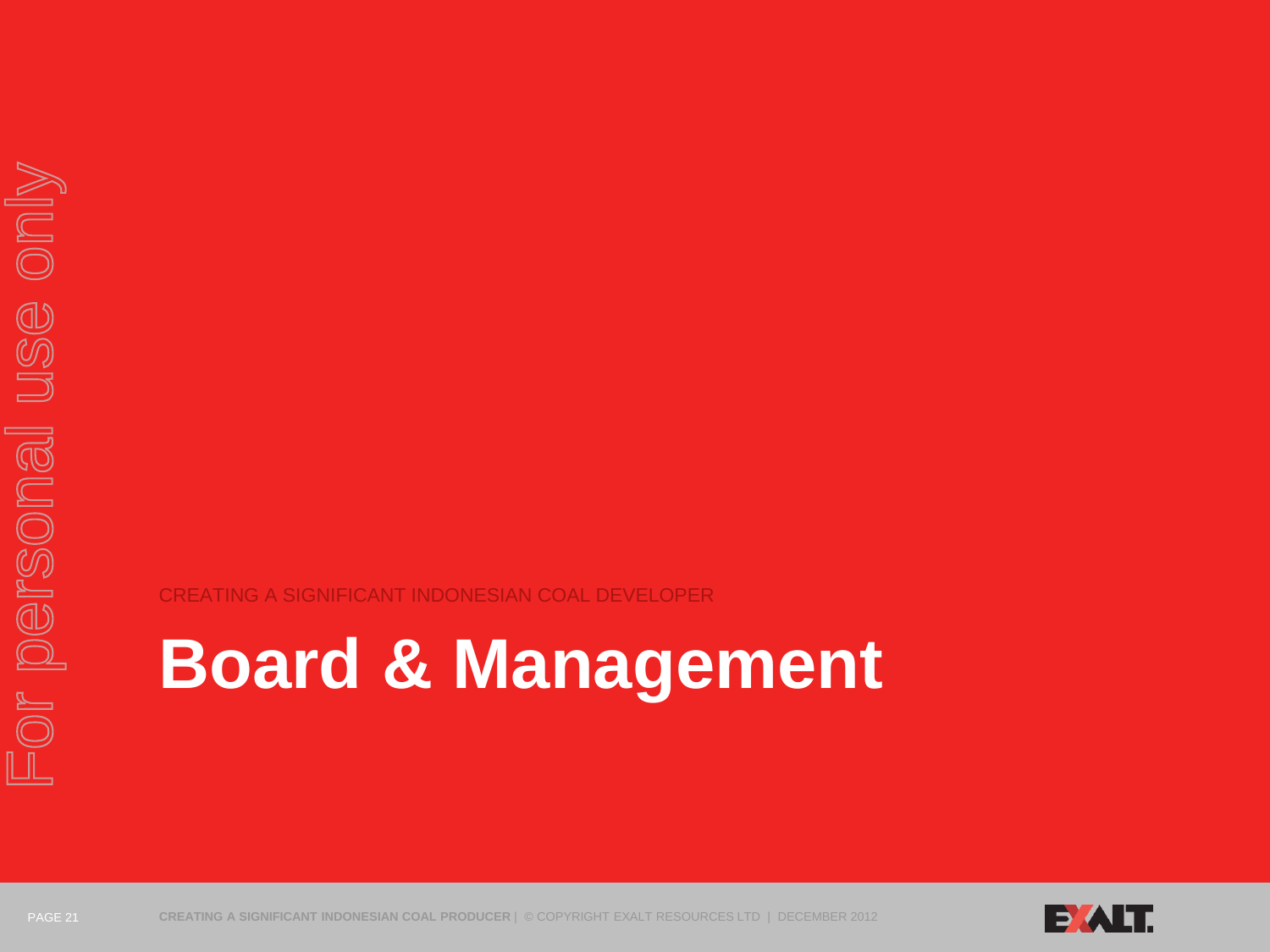#### BOARD AND MANAGEMENT

# **Experienced Board and Senior Management**

### Bill Moss AM Non-Executive Chairman

Bill Moss' career in finance and banking spans 35 years, with 22 years spent with the pre-eminent Australian investment bank, Macquarie Group. During this time, he founded, grew and led the Banking and Property Group to a point where it managed in excess of \$23 billion worth of real estate assets across the world.

Mr Moss has been instrumental in leading many of the businesses he managed into new markets such as Europe, the USA and Asia – developing strong relationships and networks with governments and business leaders throughout this time. Mr Moss is a member of the ASIC External Advisory Panel, Chairman of Moss Capital and the FSHD Global Research Foundation.

Mr Moss regularly features in the Australian media, providing comment on the finance and banking sectors, the global economy, and the ongoing need for Australia to do more to advance the interests of the country's disabled and disadvantaged.

In 2006, Bill was awarded one of Australia's highest honours, the Order of Australia (AM), for services to the banking, charity, and finance sectors.

## Barry Tudor

Chief Executive Officer & Managing Director

Mr Tudor was most recently the Managing Director of Noble Resources Australia, responsible for Noble's operations and investments in Australia. He was also Senior Vice President – Strategy for the Energy Coal & Carbon Complex division of the Noble Group.

Prior to this, Mr Tudor was CEO and Managing Director of Gloucester Coal Ltd, an ASX-listed coal producer with operations in NSW and Queensland. During his time as CEO the market value of the company increased more than 300% to more than 1.8 billion dollars and Mr Tudor was named as a "top 100 value creator" in 2007 for his role in the executive leadership of Gloucester Coal.

Mr Tudor has extensive experience in a variety of senior leadership roles in Australian and International coal mining. He has led significant acquisitions, capital raisings and mining expansions, and has demonstrated his ability to formulate strategic vision and advance expansion plans with proven value creation.

## Romy Soekarno

Independent Non-Executive Director

Mr Soekarno is a grandson of first President of Indonesia Soekarno and a nephew of fifth President of Indonesia Megawati Soekarno.

Since the mid-1990s, he has had a successful business career in Indonesia where he continues to be involved with a number of private and public sector interests, including the Nasional Demokrat Cultural Department and the Party Demokrasi Indonesia Perjuangan. He is currently President Director of 1945 Nuswantara Investama.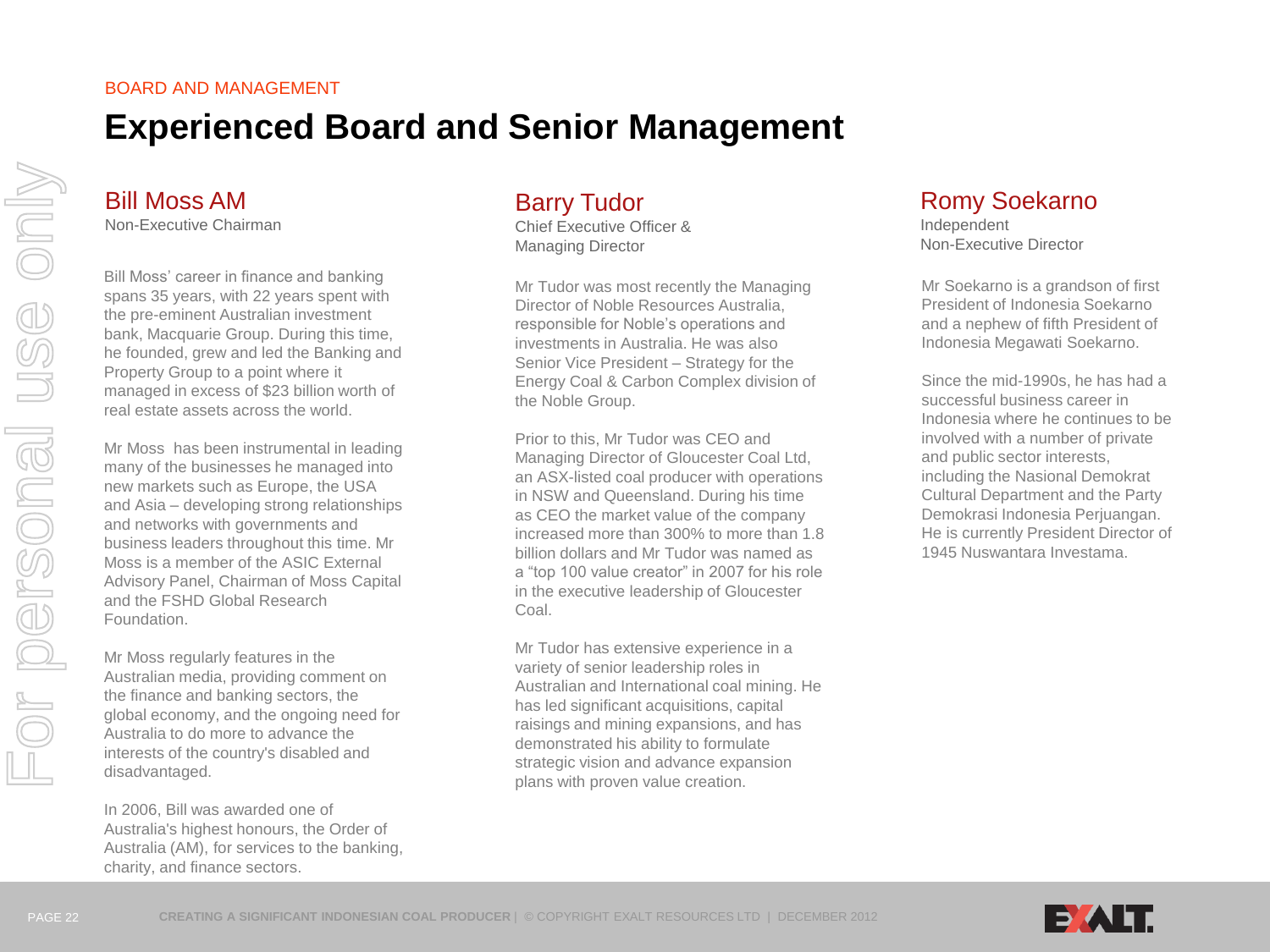.

## BOARD AND MANAGEMENT **Experienced Board and Senior Management**

## Edward Lee

Independent Non-Executive Director

Before his retirement from diplomatic service, Mr Edward Lee Kwong Foo had a distinguished career with the Foreign Service Branch of the Singapore Administrative Service in various senior positions across the Asia-Pacific, including as Singapore's Ambassador to Indonesia. Since his first posting to Indonesia in 1974, Mr Lee served a total of 18 years in the Singapore Embassy in Jakarta. Among his many honours received, in 2007 he was conferred the highest civilian award by the Indonesian Government, the Bintang Jasa Utama (the Star of Excellent Services) for his contribution towards building stronger and closer relations with Indonesia. Mr Lee currently serves on a number of listed company boards, is the Chief Executive of investment consultancy firm PT Ekalimintas, and a member of the National University of Singapore President's Philanthropic Advisory Council.

## Robert Whitton

Independent Non-Executive Director

Mr Whitton is a Chartered Accountant with in excess of 25 years of corporate re-organisation, financial analysis, strategic planning, people management and risk management experience. He is a Non-Executive Director of several ASX listed companies, with involvement in audit risk and corporate governance.

Mr Whitton currently serves as head of Business Recovery at William Buck, Chartered Accountants & Advisors. He is Non-Executive Chairman RKS Consolidated Limited, AUV Enterprises Limited, Tempo Australia Limited, and a Non-Executive Director of Australian Wine Consumers Co-Operative Ltd (Chairman 2008-2011).

He has a Bachelor of Business and Graduate Certificate Forensic Studies (Accounting) and is a Fellow of the Institute of Chartered Accounts, the Australian Institute of Management and the Australian Institute of Company Directors. He is also a member of the Insolvency Practitioners Association of Australia and the Association of Fraud Examiners.

## Peter Dykes

Independent Non-Executive Director

Mr Dykes has more than 20 years of experience in the technology industry, beginning his career as a founding member of KPMG's technology advisory practice in both Sydney and Melbourne. He subsequently cofounded a boutique technology advisory business and advised some of Australia's largest corporate clients including BHP, Boral, Telstra and General Motors Holden.

Mr Dykes was an Executive Director, CFO and Company Secretary of Nexbis Ltd and played a key role during its rise from a market capitalisation of \$4 million dollars until its successful sale for \$80 million.

He is currently a Non-Executive Director of Tempo Australia Limited, Chapmans Limited, and AUV Enterprises Limited.

Mr Dykes holds a Bachelor of Business (Accountancy) degree from RMIT University and is a Fellow of the Taxation Institute of Australia.

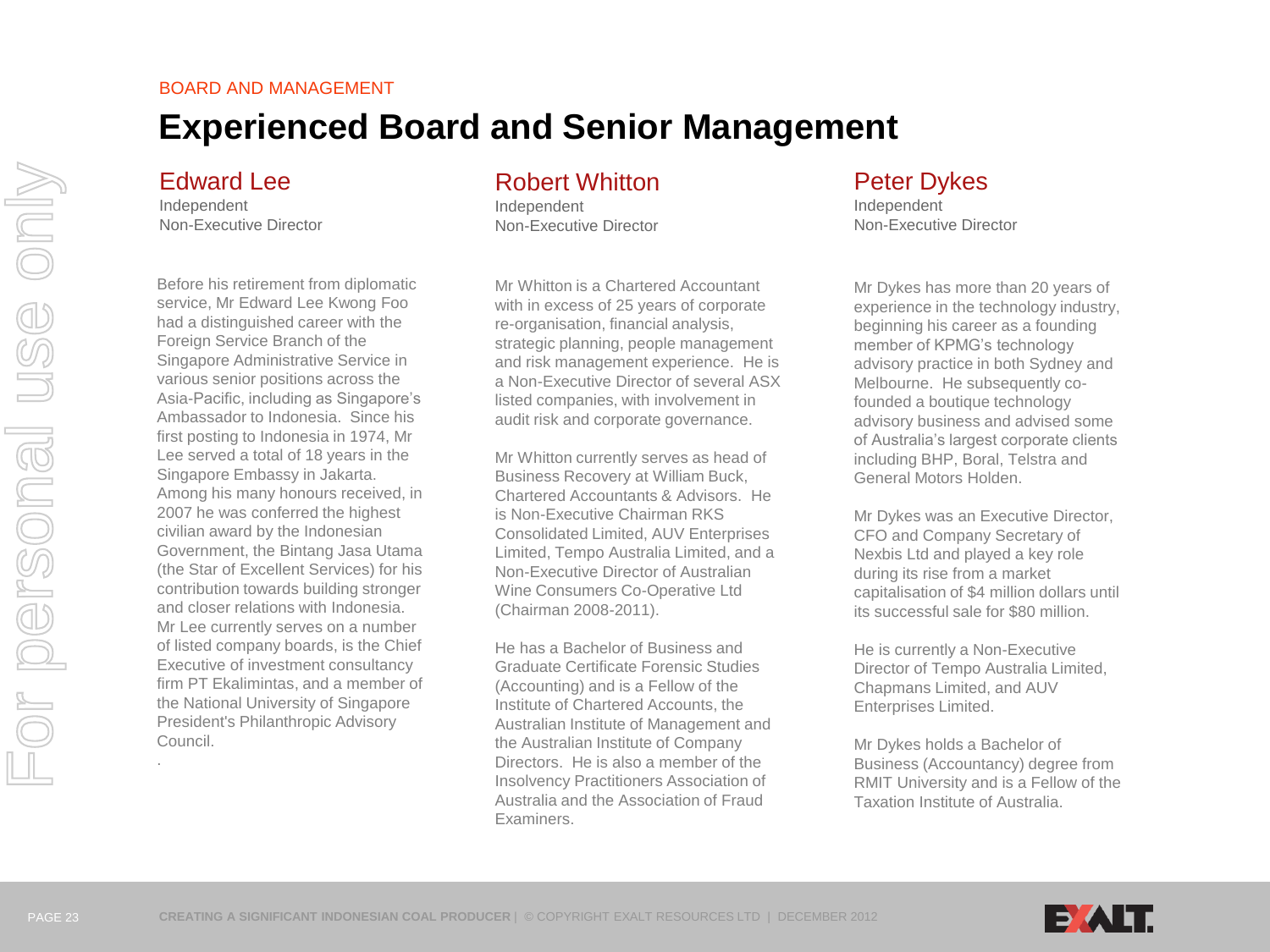## BOARD AND MANAGEMENT **Experienced Board and Senior Management**

## Shane Hartwig

Non-Executive Director & Company Secretary

Mr Hartwig is a Certified Practicing Accountant and Chartered Company Secretary and holds a Bachelor of Business degree, majoring in Accounting and Taxation from Curtin University of Technology in Western Australia.

He is involved in the areas of Initial Public Offerings, capital raisings, prospectus and information memorandum preparation and project management, company assessments and due diligence reviews, mergers and acquisitions and providing general corporate advice. He has over fifteen years experience in the finance industry both nationally and internationally with exposure to both the debt and equity capital markets. Mr Hartwig is also Company Secretary of Anteo Diagnostics Limited and Forge Resources Limited, on a contract basis.

## Attila Kovago

Director of Exploration

Mr Kovago has extensive experience as an exploration geologist, in Indonesia, Australia and Mongolia. He has spent the last 13 years of his career in Indonesia, and is currently based in Kalimantan.

Over the past 31 years, Mr Kovago has worked for a wide variety of leading coal companies including South Gobi (Ivanhoe), Oxbow Coal BV, BHP Billiton Indonesia, PT Kaltim Prima Coal (KPC), Macarthur Coal, Peabody as a consultant and Rio Tinto. He has extensive exploration experience in Indonesia, where he has overseen numerous exploration programs in Kalimantan and Sumatra, including technical due diligence, resource modelling and the issuance of JORC compliant statements as a "Competent Person".

He holds a Master of Science Degree in Geology, a Graduate Diploma in Mining Engineering, and a Graduate Diploma in Coal Geology. He is a Member of the Australian Institute of Mining and Metallurgy since 1981.

## Rob Schnittger

Commercial Manager

Rob has a broad transactional . knowledge of commercial and financial transactions in the resources and energy sectors gained from over a decade of experience working for some of Europe and Australia's leading corporate finance and private equity boutiques.

Over the past five years in Australia, Rob has been involved in several successful project financings in the energy sector and has acted in an advisory role for some of the country's most successful companies in relation to the development of coal and other mineral resources projects.

Rob holds a number of international business and management related qualifications including a Master's in Management (EMIM) from ESCP-EAP (Paris), a Diplôme de Grande Ecole (France), Diplomkaufmann (Germany), European Msc. in Management (UK) and a BA (Mod.) in Business and Economics (Ireland) and works for Exalt on a contractual basis.

.

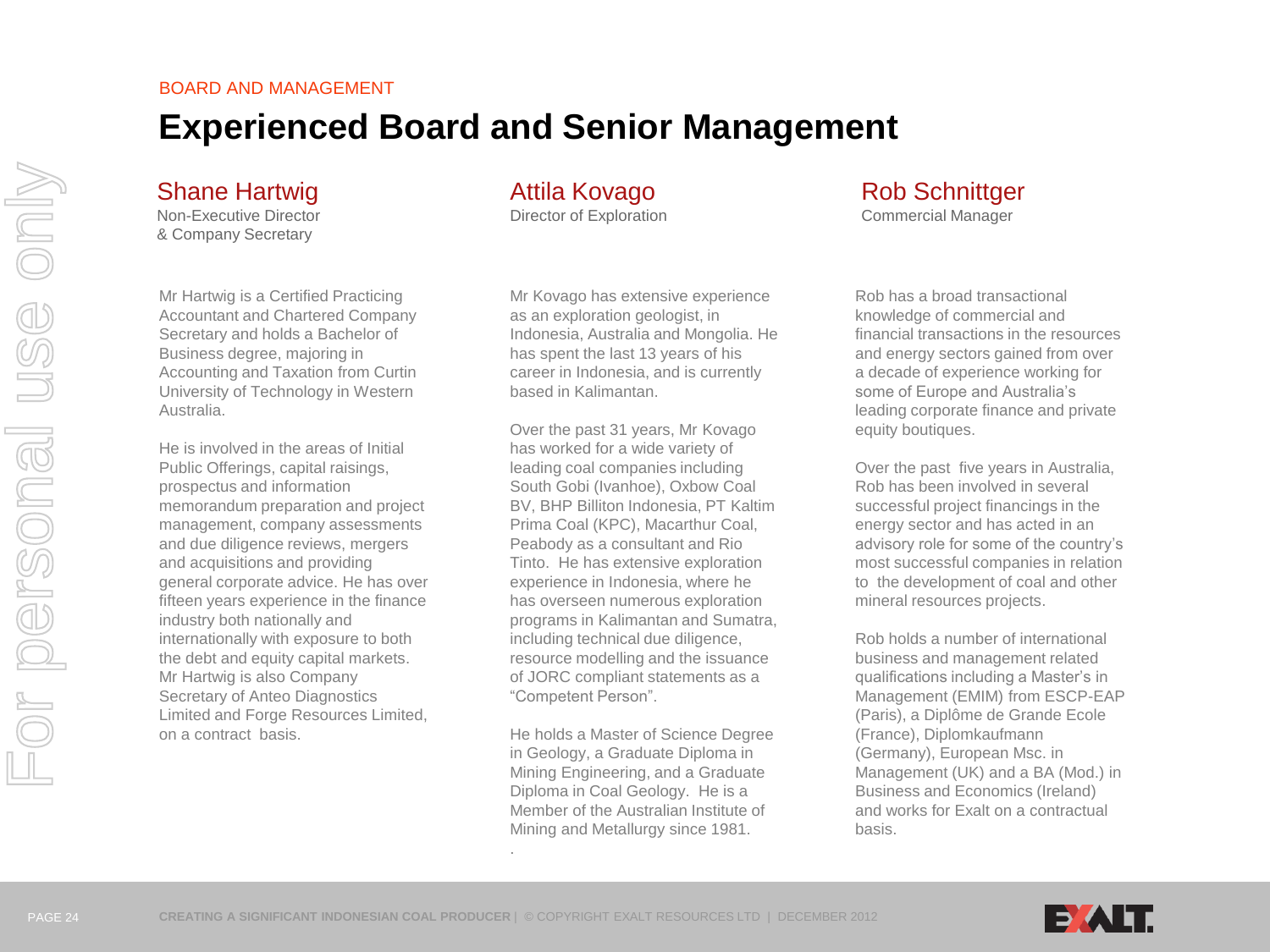CREATING A SIGNIFICANT INDONESIAN COAL DEVELOPER

# **Indonesian Coal Sector**



PAGE 25 **CREATING A SIGNIFICANT INDONESIAN COAL PRODUCER** | © COPYRIGHT EXALT RESOURCES LTD | DECEMBER 2012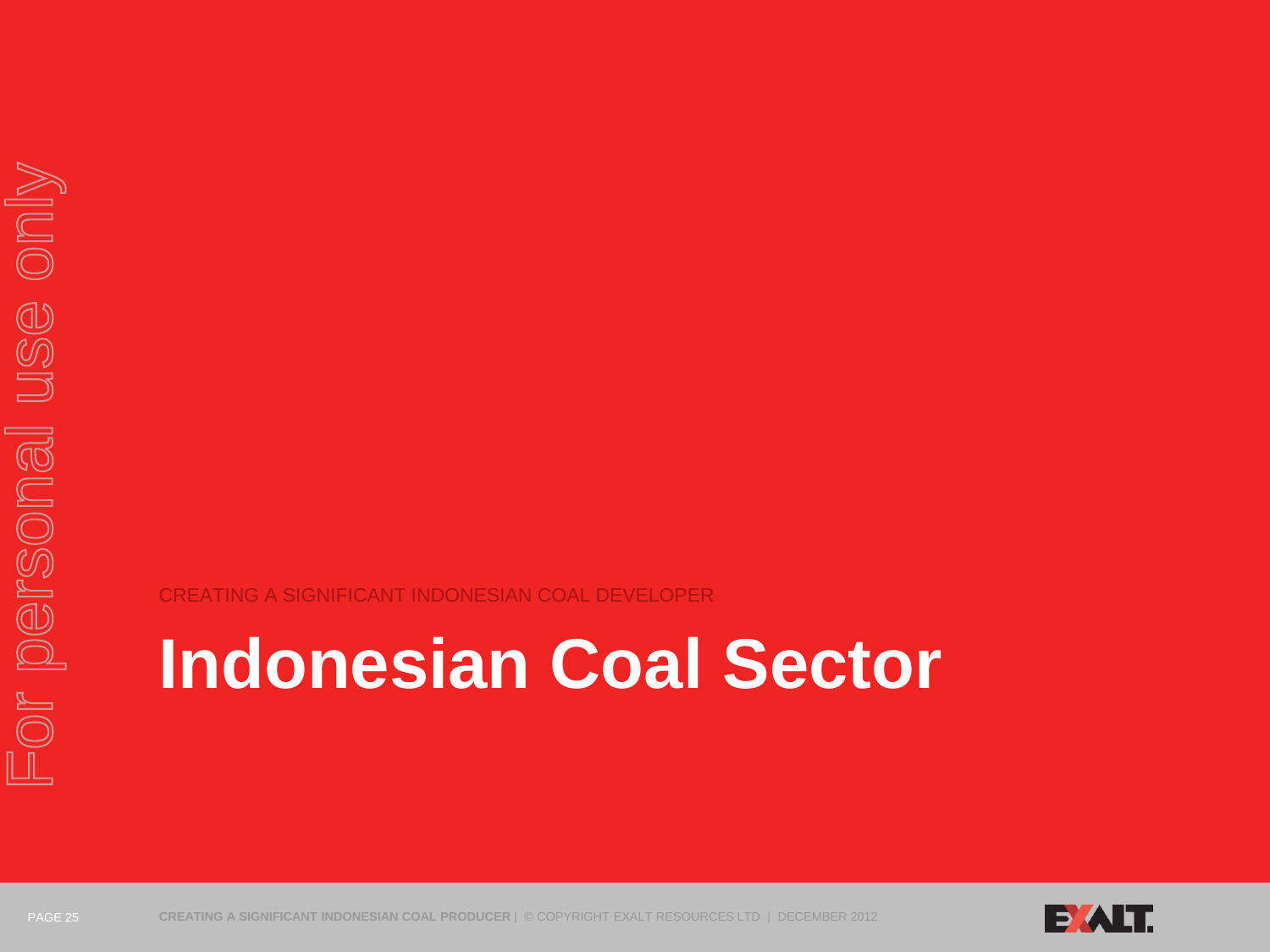# **Indonesia Cost Advantage = Exalt Competitive Advantage**

- Cost of exploration and mine development in Indonesia is significantly lower than most other large coal exporting countries.
- Low capital expenditure requirements due to predominantly 'truck and shovel' mining techniques
- Exalt 's projects in proximity to established coal transport options will mean cost effective export ability
- Low costs of production and optimised organisational flexibility help to protect margins in volatile price environments
- Proximity to coal export demand countries result in lower transport charges for overseas customers
- Analysis of sector EBITDA multiples major disparity between large Indonesian coal producers and global competitors even allowing for a generous discount for perceived Indonesia specific risk factors



#### **EBITDA Margin Analysis of Global Coal Producers**

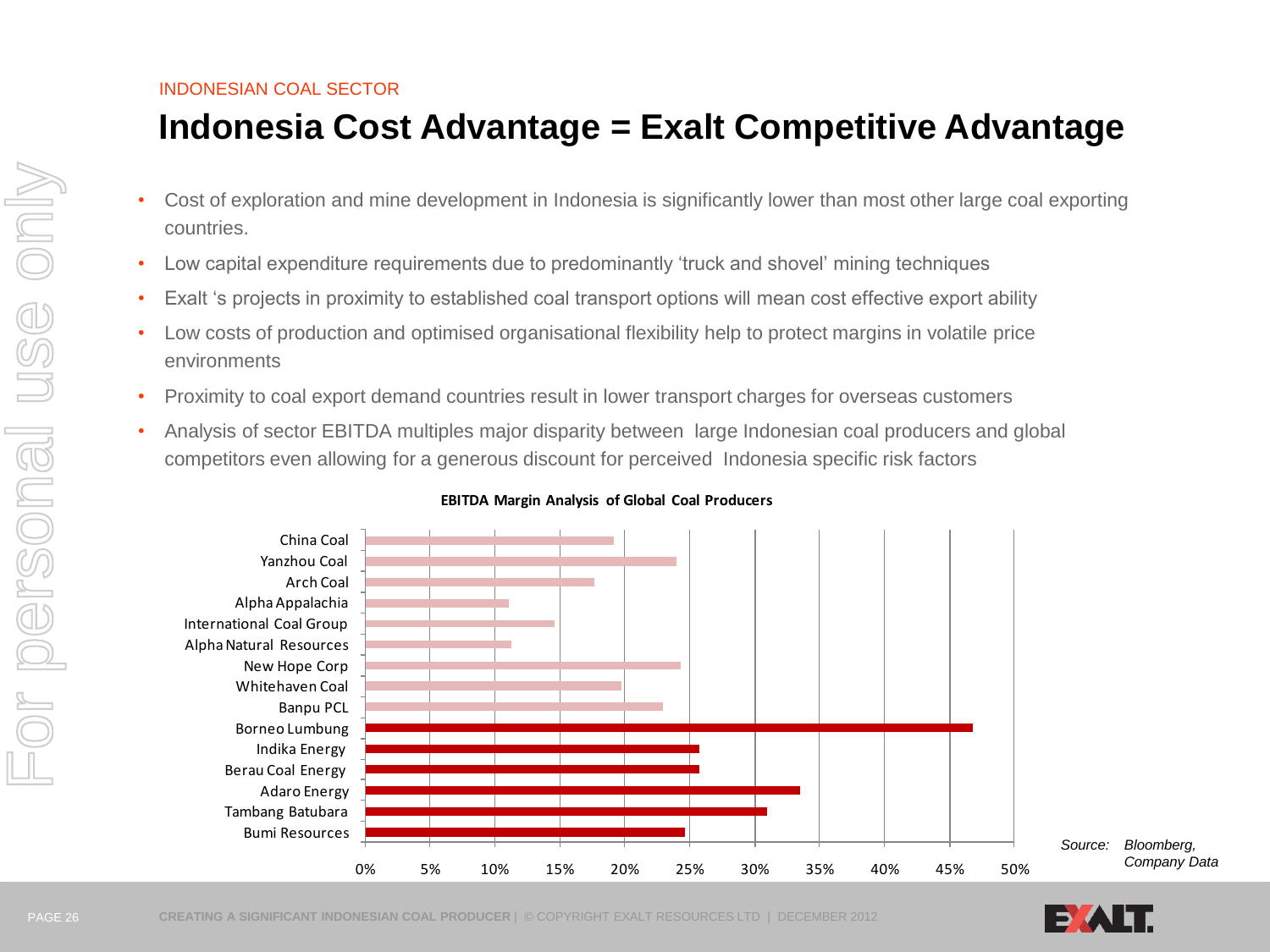#### BENCHMARKING / VALUE

# **Indonesian Coal Participant Analysis**

| <b>Company</b>                    | <b>Exalt</b><br><b>Resources</b><br>(ERD) | <b>Altura (AJM)</b>        | <b>Atlas</b><br>(ATII.JK)      | <b>Cokal</b><br>(CKA) | Kangaroo<br>(KRL)           | <b>Pan Asia</b><br>(PZC)   | <b>Realm</b><br>(RRP)      |
|-----------------------------------|-------------------------------------------|----------------------------|--------------------------------|-----------------------|-----------------------------|----------------------------|----------------------------|
| <b>Enterprise</b><br><b>Value</b> | 14.0                                      | 64.9                       | 383.4                          | 36.1                  | 121.4                       | 8.2                        | 9.3                        |
| No. Projects                      | 3                                         | 3                          | 5                              | 5                     | 8                           | 1                          | 1                          |
| <b>Locations</b>                  | Kalimantan                                | South<br>Kalimantan        | Sumatra<br>Kalimantan<br>Papua | Central<br>Kalimantan | East<br>Kalimantan          | South<br>Kalimantan        | Central<br>Kalimantan      |
| Area                              | >12,800 ha                                | 17,000 ha                  | 195,000 ha                     | 60,920 ha             | >22,000 ha                  | 3,440 ha                   | 4.250 ha                   |
| <b>Stage</b>                      | Exploration                               | Exploration /<br>Develop't | Exploration /<br>Production    | Exploration           | Exploration /<br>Production | Exploration /<br>Develop't | Exploration /<br>Develop't |
| Ownership                         | $100\%$ *                                 | 70-80%                     | 100%                           | 60-75%                | 85-100%                     | 75%                        | 51%                        |
| <b>Coal Quality</b>               | To be<br>determined                       | Thermal                    | Thermal                        | Coking / PCI          | Coking /<br>Thermal         | Thermal                    | Thermal                    |
| <b>Target MT</b>                  | n/a                                       | $\overline{7}$             | n/a                            | 350                   | 250                         | 200                        | n/a                        |
| <b>Resources MT</b>               | n/a                                       | 13.4                       | 345.8                          | 60                    | 3,146                       | 128                        | 102.2                      |
| <b>Reserves MT</b>                | n/a                                       | n/a                        | 87.8                           | n/a                   | 442                         | n/a                        | n/a                        |
| <b>EV / Resource</b>              | n/a                                       | \$4.84/t                   | \$1.11/t                       | \$0.60/t              | \$0.04/t                    | \$0.06/t                   | \$0.09/t                   |

*Source: Company Reports, Bloomberg as at 28 Nov 2012*



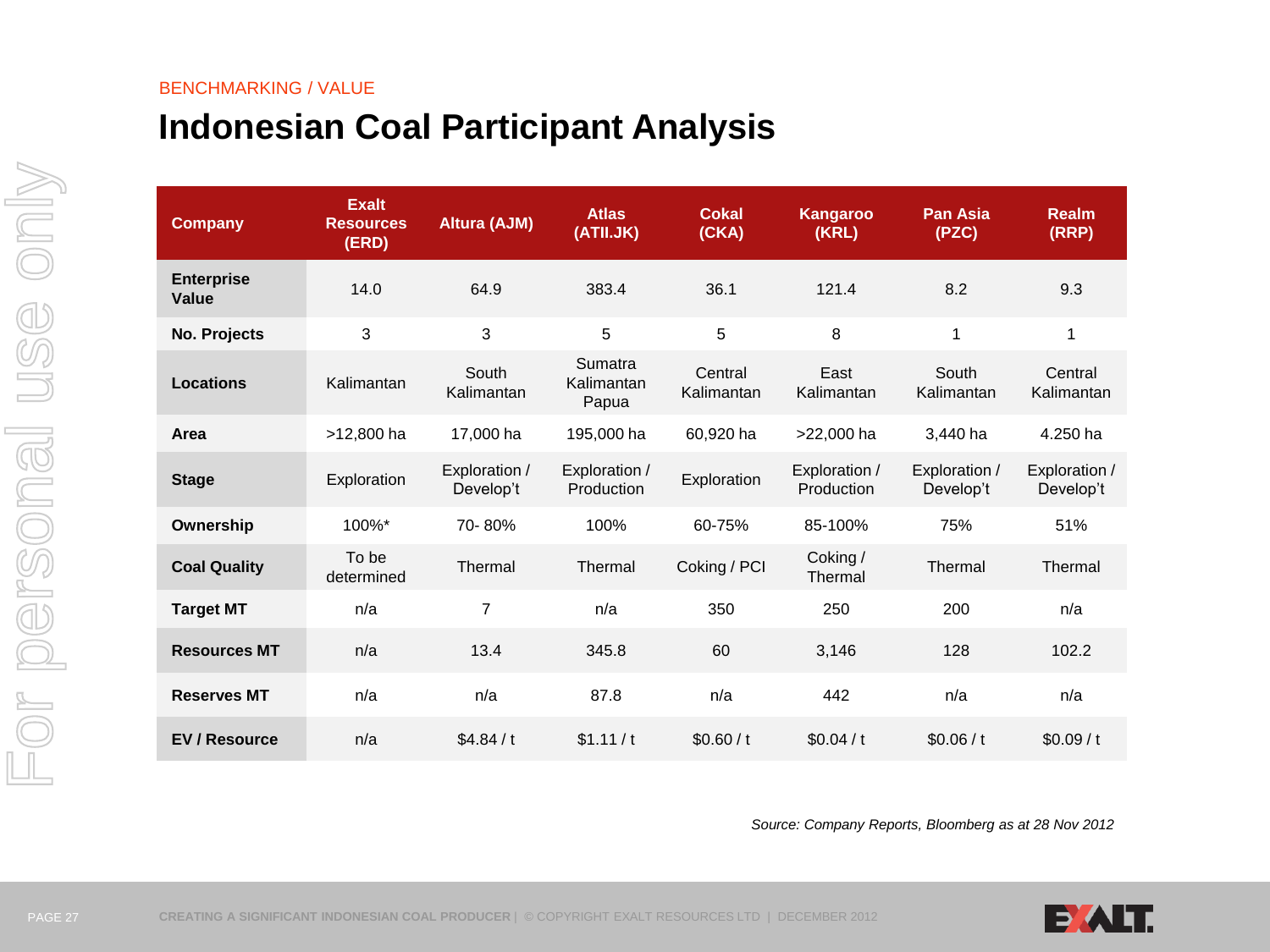BENCHMARKING / VALUE

# **Indonesia – a location with competitive advantage**

Coal sector generally impacted by poor market sentiment over the past six months but Indonesia offers superior value to industry experts seeking exceptional capital growth



*Source: Bloomberg Market prices as at 28 Nov 2012*

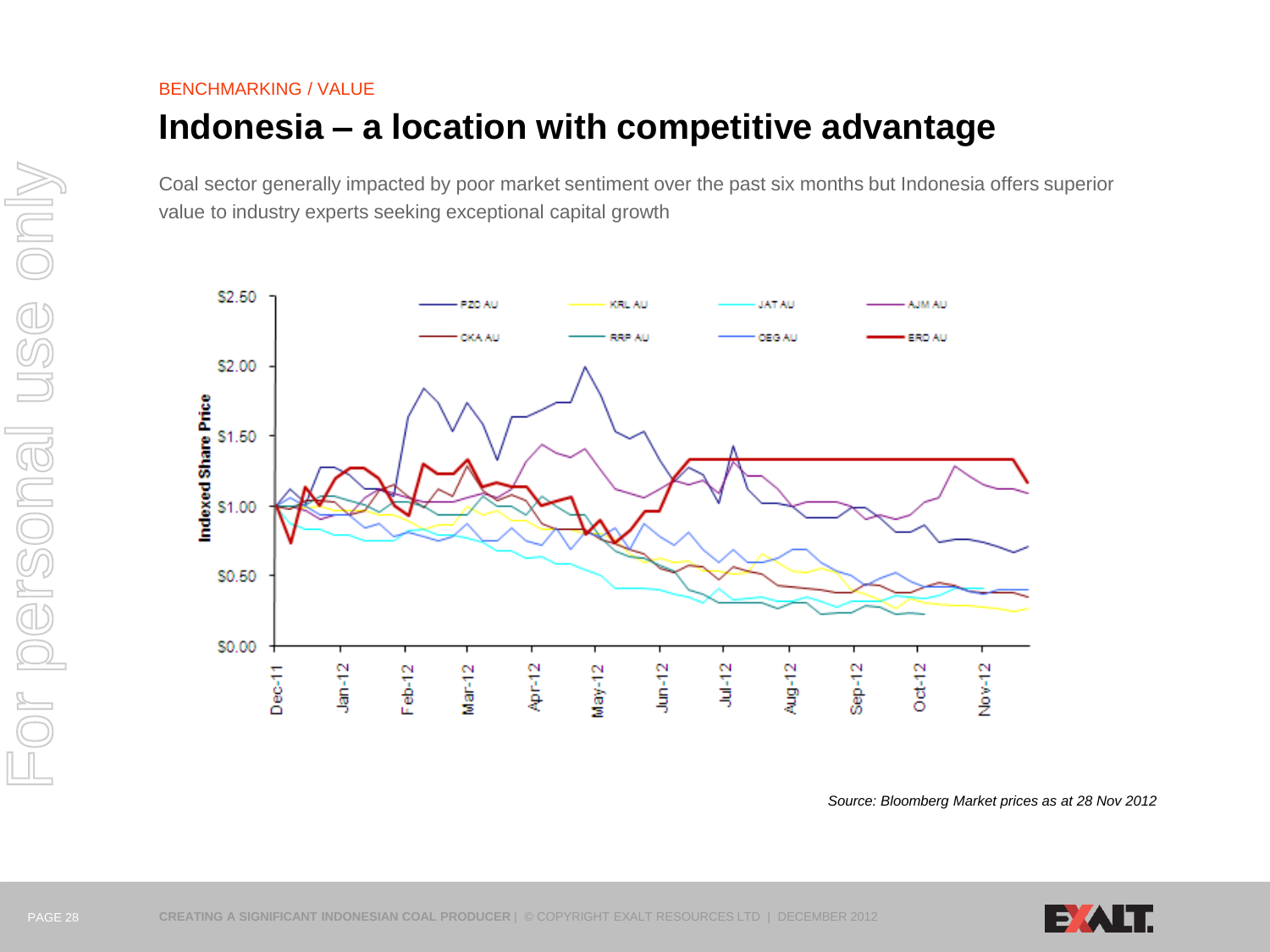# **Indonesian Coal Industry: a snapshot**

- Exalt believes that Indonesia is going to play a major role in the coal markets, particularly thermal, over the short to medium term.
- Indonesia is the world's largest exporter of thermal coal and the trend is expected to continue.
- Over the last 5 years, Indonesia has been able to consistently expand production.
- Indonesia is the largest contributor to the growth of global thermal seaborne trade. (>300Mt in 2010, increase of 15%).
- Between 2000 and 2010, Indonesia's coal industry increased its output by 12% per annum from 76Mt in 2000.
- Production of low rank coal has grown significantly over the last 5 years (low rank 45Mt in 2010).
- Sub-bituminous coals will accounts for the majority of Indonesia's coal production and exports in the future as bituminous coals become more scarce.
- Indonesia has consistently expanded production over the last 5 years (300Mt in 2010; 260Mt exported)
	- Bituminous 120Mt
	- Sub-bituminous 137Mt
- Indonesia's export markets include China, South Korea, India, Japan, Taiwan
	- The strong growth in these export markets has been due to their rapidly increasing energy requirements.
	- Thermal coal markets in India and China are importing increasing volumes of lower ranked coals.

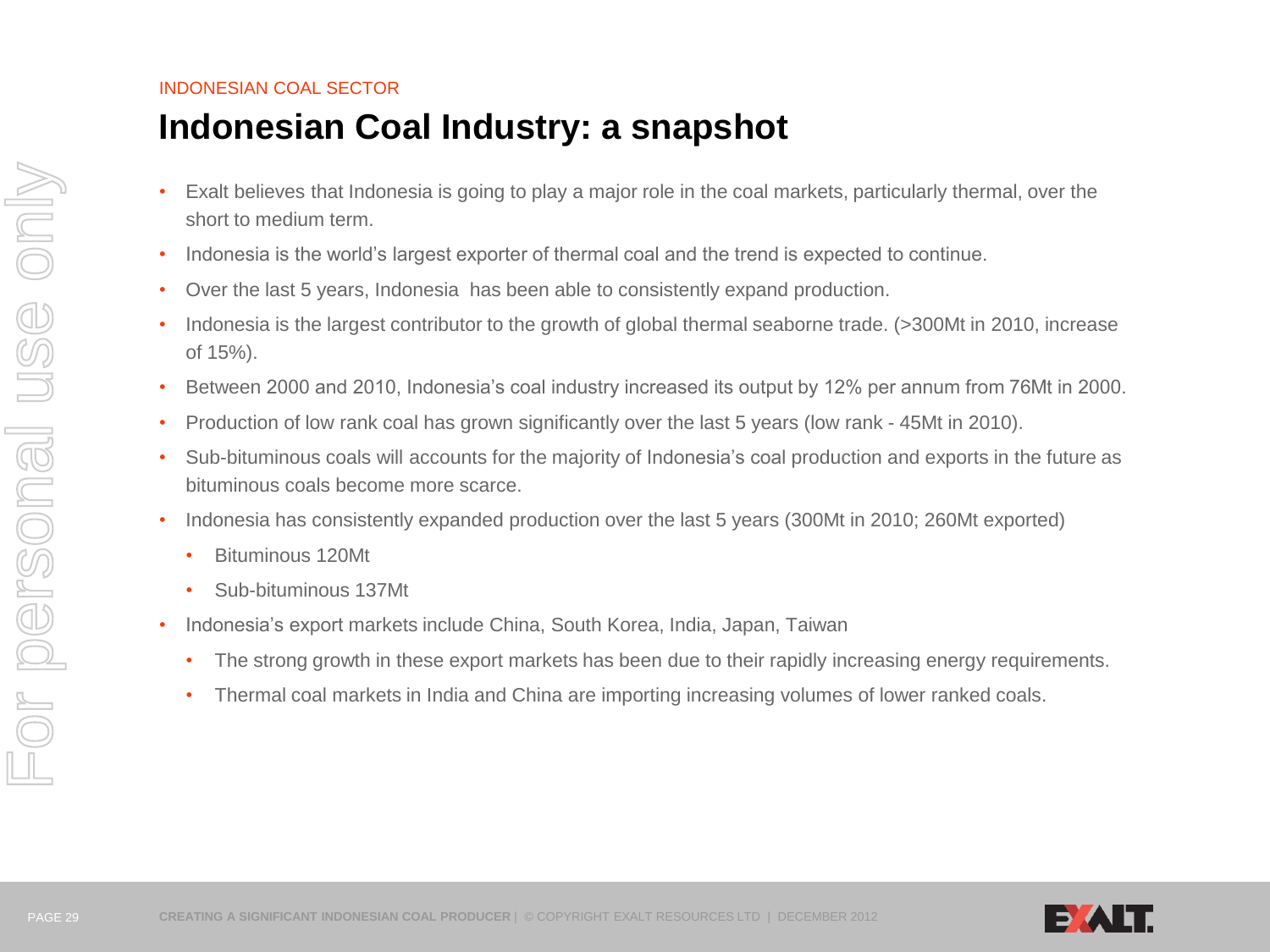## INDONESIAN COAL SECTOR **Indonesian Coal Fundamentals**

- Growth in Indonesian coal production has been 14.8% per annum since the mid 1990's.
- Low rank coal production in 2009 was approximately 5.8% of total production this increased to around 8.7% in 2010 as demand from new power plants designed to use low CV coal increased.



## **Indonesian Coal Production, Exports & Domestic Sales**

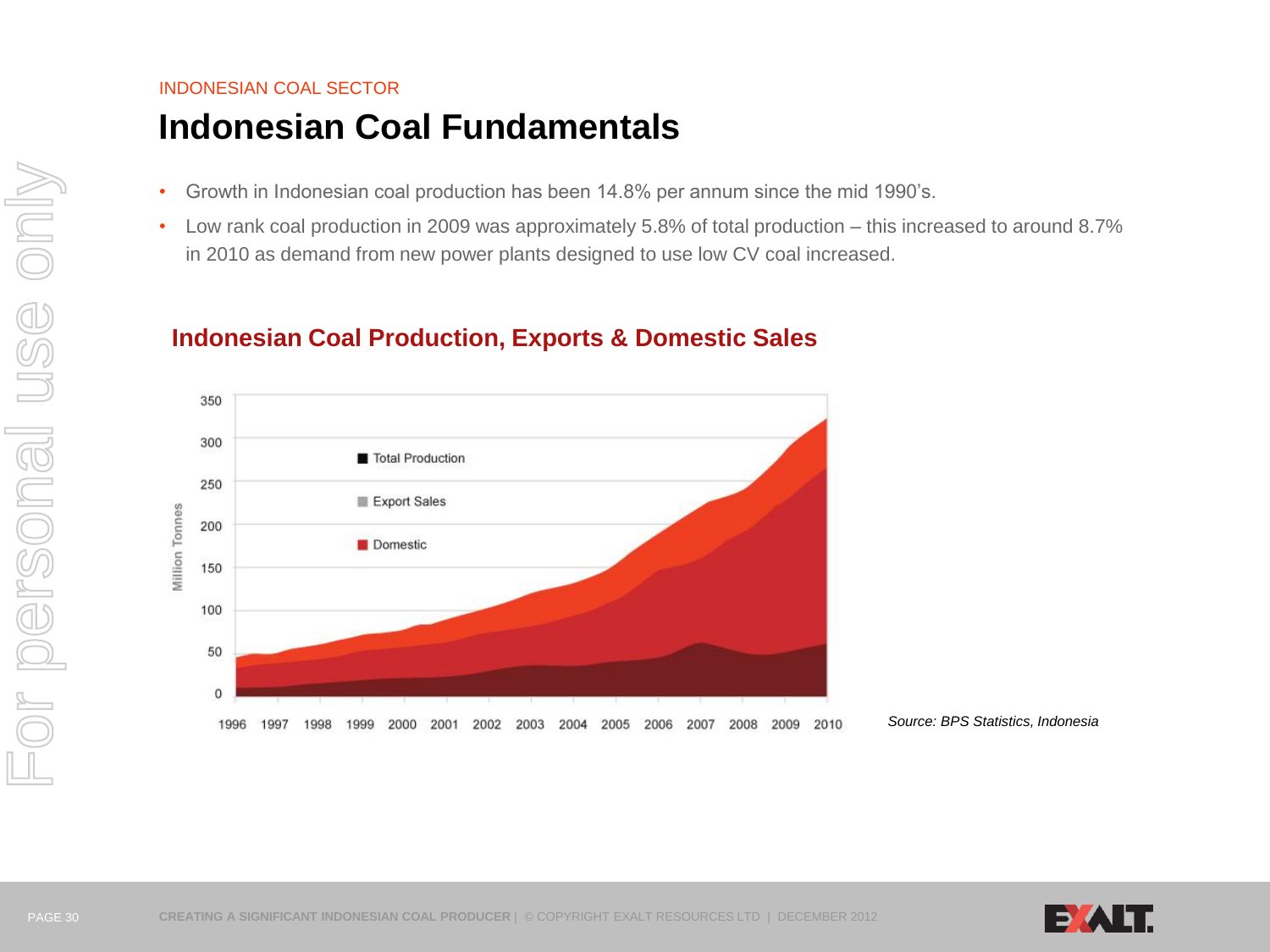**Indonesian Coal Exports 2010**

## **Major Indonesian Coal Destinations**



- Indonesian coal exports to China grew by almost 150% between 2008 and 2009, the last year for which confirmed figures are available. Sales were expected to increase to approximately 43 million tonnes in 2010.
- Export sales to India increased by almost 50% in the same time period to 39.1 million tonnes.
- Korea is the third largest coal customer, estimated to receive over 37 million tonnes in 2010 according to Indonesian Bureau of Statistics data.

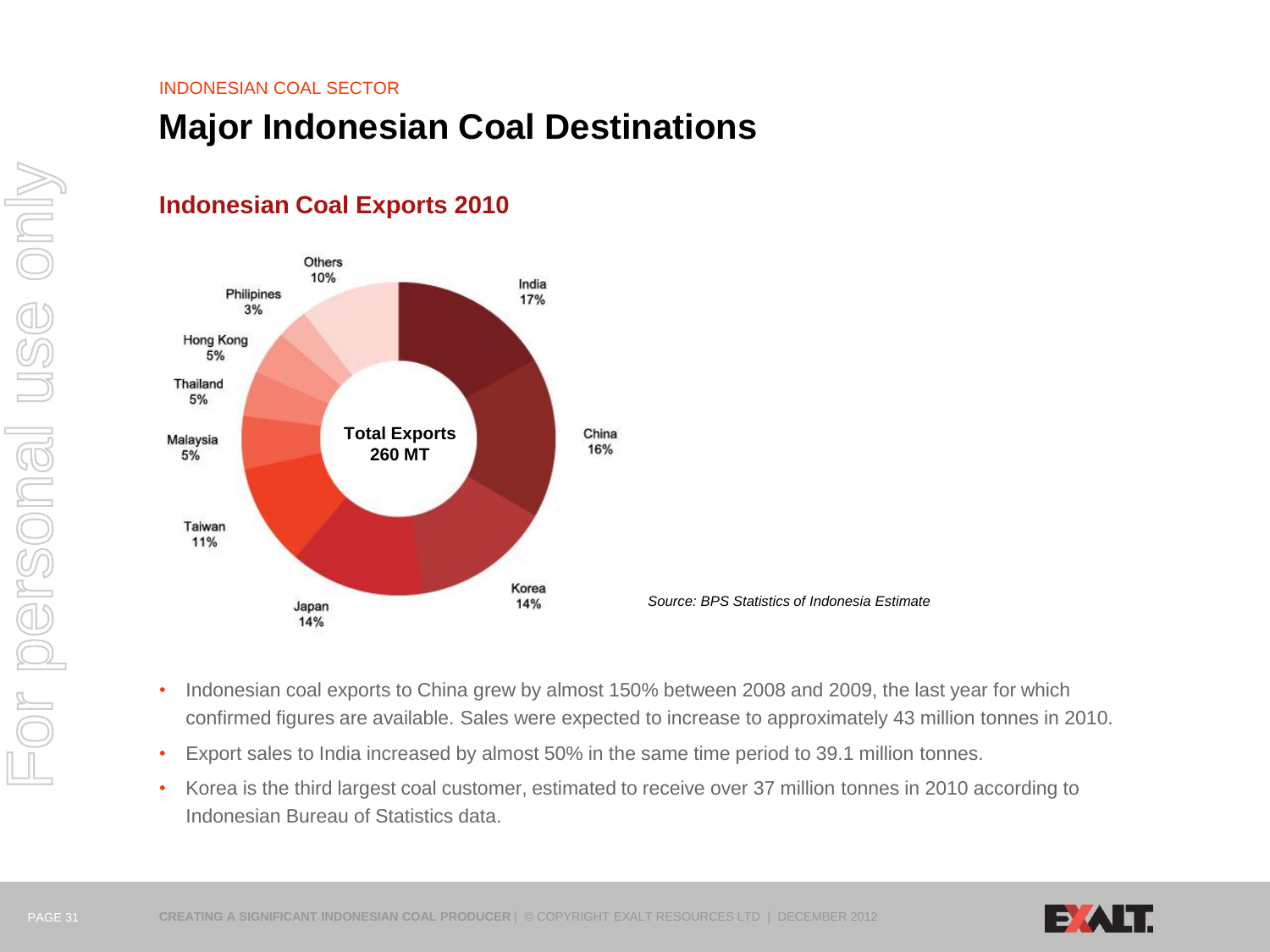## **Indonesian Coal Sector Development**

## **Development of Indonesian Coal Sales Historical & Forecast to 2025**



*Source: BPS Statistics & ICMA estimates*

- Domestic consumption of coal is estimated to grow to 148Mt in 2015 from 49Mt in 2008. The National 'Fast Track Program' plans to build 10,000MW of coal fired power generation.
- Export volumes will continue to expand rapidly as energy requirements in the developing pan-Asian markets outstrip local supply capabilities.
- Increasing export volume will result in significant investment in road, rail, barge and port infrastructure with many expansion projects involving international developers announced over the past twelve months.

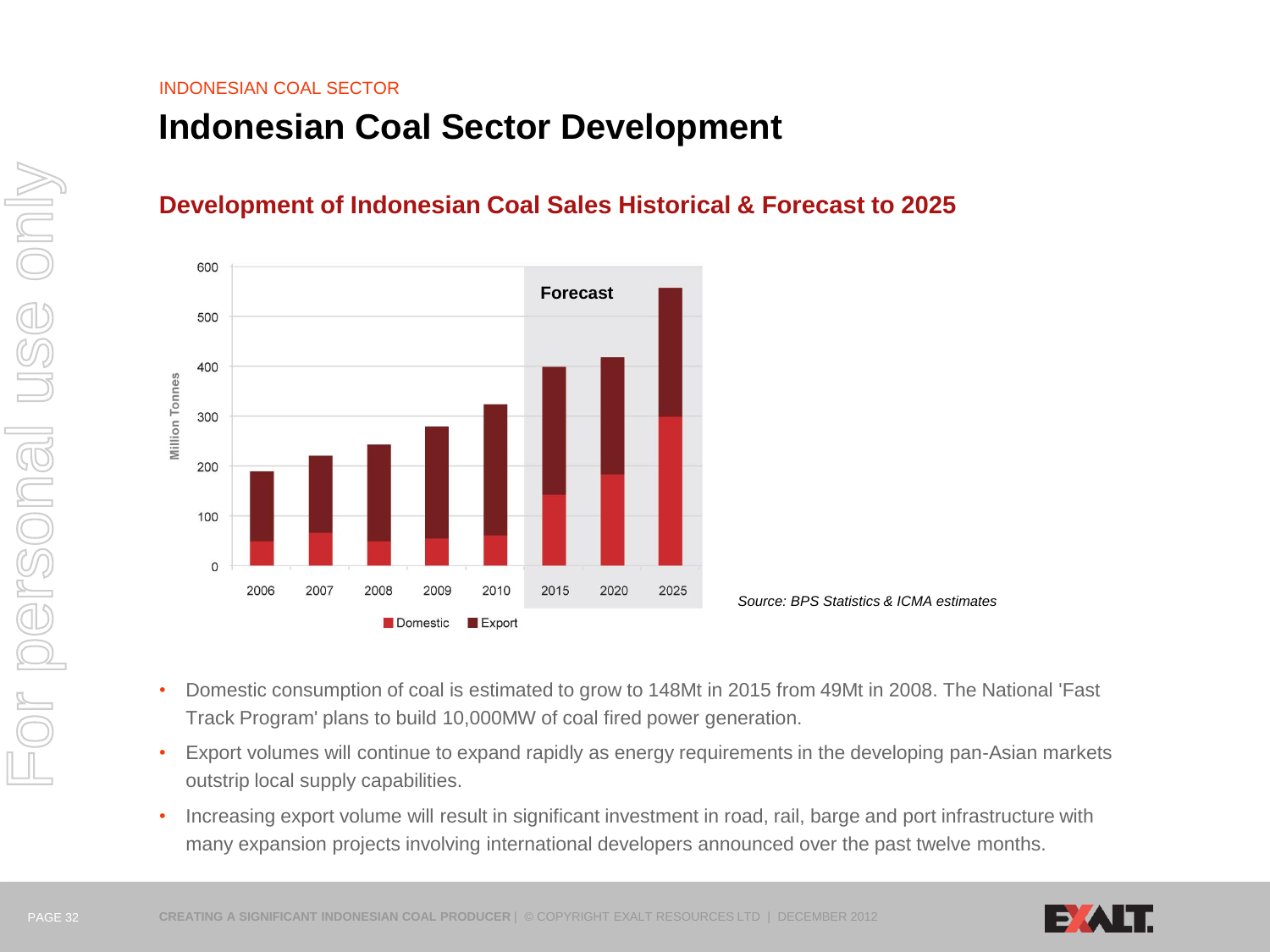# **Indonesian Regulatory Regime**

| <b>Previous Mining Law (1967)</b>                                                | New Mining Law (2009)                                          | <b>Positive Effects of Change</b>                                               |
|----------------------------------------------------------------------------------|----------------------------------------------------------------|---------------------------------------------------------------------------------|
| Different classes of<br>mining rights.                                           | Two mining rights with guaranteed<br>progression               | Foreigners can now invest in<br>any Indonesian mining asset.                    |
| Foreign investors could sign<br>a Contract of Work to<br>develop a mining asset. | Only Indonesian companies<br>can hold an IUP.                  | New mining laws treat domestic<br>& foreign investors equally<br>for IUP terms. |
| Only Indonesian investors could<br>hold a simple mining right.                   | Foreigners can hold shares in an<br>Indonesian mining company. | Domestic investment in partnership<br>with international capital & expertise    |
|                                                                                  | Domestic ownership to increase<br>as producing projects mature | encouraged                                                                      |

• New regulations introduced with aim of providing regulatory certainty and to encourage new investment in the mining sector.

Historically, there has been significant confusion as to whether mining tenements in Indonesia have been validly issued and whether there are overlapping tenements.

- The mining department in Jakarta has recently gone through the process of verifying and reconciling its database on existing mining licences issued by local mayors throughout Indonesia.
- New rules on foreign ownership have also been proposed to encourage domestic investment and maintain local involvement in producing projects – strong local partners will enable economic success.

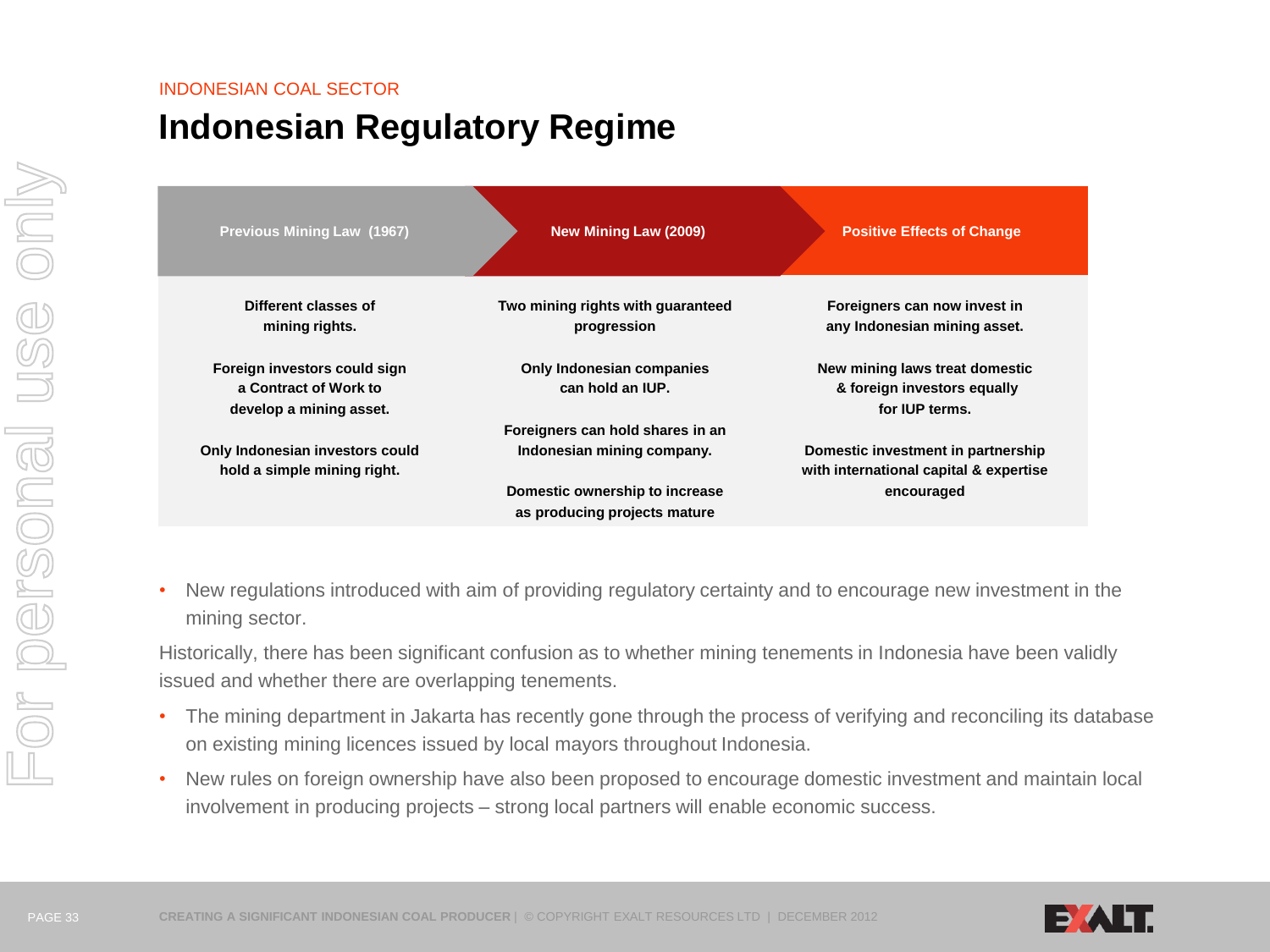### CREATING A SIGNIFICANT INDONESIAN COAL DEVELOPER

# **Other Projects**



PAGE 34 **CREATING A SIGNIFICANT INDONESIAN COAL PRODUCER** | © COPYRIGHT EXALT RESOURCES LTD | DECEMBER 2012